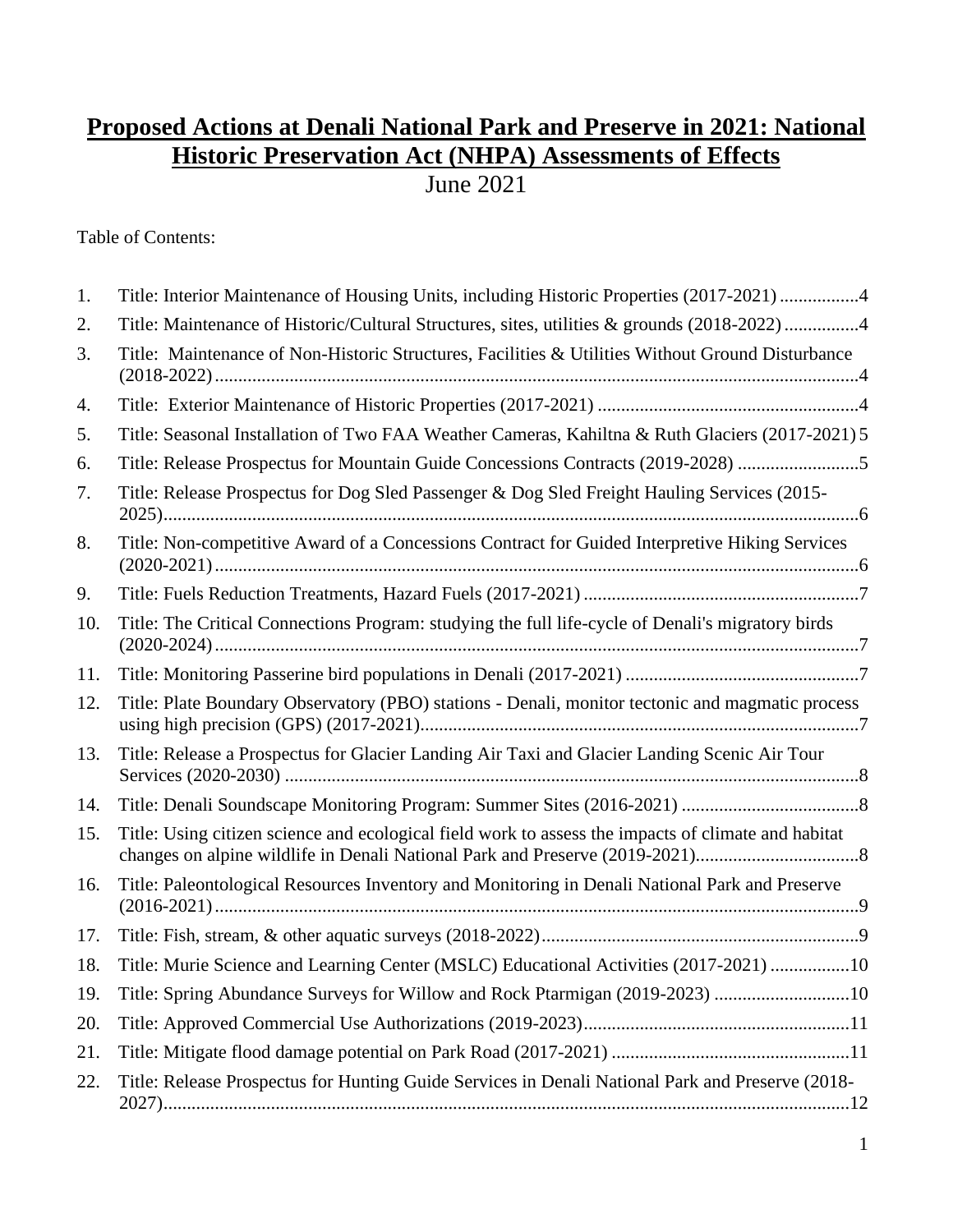| 23. | Title: A National Survey of Total Gaseous Mercury Isotope Composition (2017-2021)12                                                                                                  |
|-----|--------------------------------------------------------------------------------------------------------------------------------------------------------------------------------------|
| 24. | Title: Interior Alaska Forest Inventory and Analysis in Denali National Park & Preserve (2018-                                                                                       |
| 25. | Title: Backcountry Use Monitoring with Trail Counters and Cameras (2017-2021)13                                                                                                      |
| 26. |                                                                                                                                                                                      |
| 27. |                                                                                                                                                                                      |
| 28. | Title: Continued implementation of a long-term inventory and monitoring program for the streams                                                                                      |
| 29. | Title: Routine brushing and clearing around buildings and facilities - programmatic maintenance                                                                                      |
| 30. | Title: Kantishna Airstrip Routine Maintenance and Minor Upgrades - Programmatic Approval                                                                                             |
| 31. | Title: Mitigate Dust on the Denali Park Road for Concessions Operations and Visitor Experience                                                                                       |
| 32. | Title: Reestablish Road Design Standards on the Denali Park Road (MP 15-31) (2018-2022) 16                                                                                           |
| 33. | Title: Utilizing Quaternary chronologic techniques to constrain tectonic and climate influences on                                                                                   |
| 34. |                                                                                                                                                                                      |
| 35. |                                                                                                                                                                                      |
| 36. |                                                                                                                                                                                      |
| 37. | Title: Using citizen science and ecological field work to assess the impacts of climate and habitat<br>changes on alpine wildlife in Denali National Park and Preserve (2019-2021)19 |
| 38. | Title: Dinosaurs of the lower Cantwell Formation, Denali National Park and Preserve: insights into<br>a Late Cretaceous, high-latitude ecosystem in a greenhouse world (2019-2021)19 |
| 39. | Title: Monitor physical and biological components of permafrost on burned and un-burned sites                                                                                        |
| 40. |                                                                                                                                                                                      |
| 41. | Title: Access to Rainy Creek (ANILCA inholding) Special Use Permit (SUP) for construction of                                                                                         |
| 42. |                                                                                                                                                                                      |
| 43. |                                                                                                                                                                                      |
| 44. | Title: Small Unmanned Aircraft Systems (sUAS) in NPS Operations (2019-2023) 22                                                                                                       |
| 45. |                                                                                                                                                                                      |
| 46. |                                                                                                                                                                                      |
| 47. |                                                                                                                                                                                      |
| 48. | Title: Small-Mammal Monitoring at The Rock Creek Legacy Plots in Denali National Park and                                                                                            |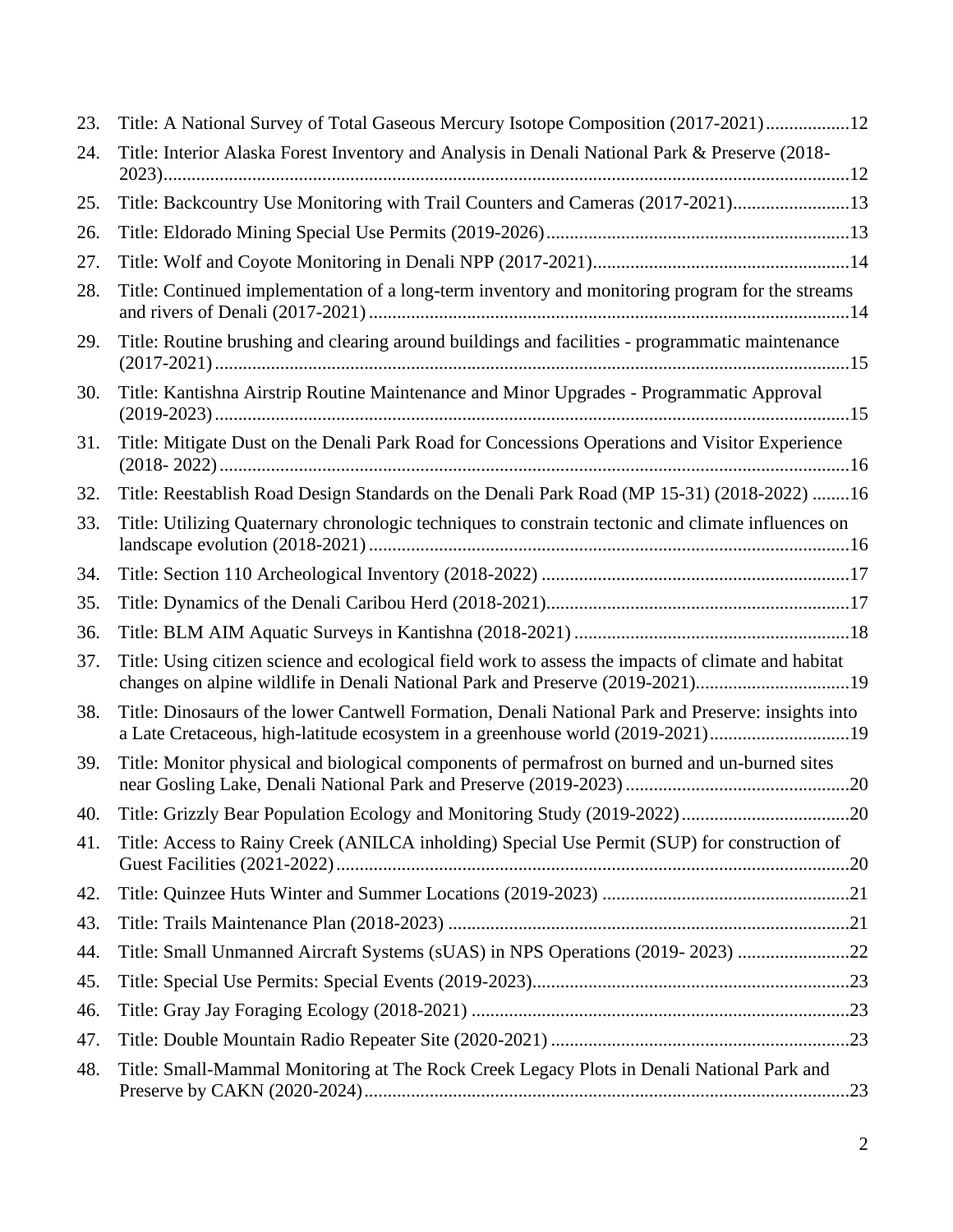| 49. | Title: Spring Small Mammal Monitoring in The Rock Creek Watershed (2020-2022) 24                                                                                                         |
|-----|------------------------------------------------------------------------------------------------------------------------------------------------------------------------------------------|
| 50. | Title: The Critical Connections Program: Studying the Full Life-Cycle of Denali's Migratory Birds                                                                                        |
| 51. | Title: Removal of Non-Historic Materials and Downed Aircraft from Glaciated Environments in                                                                                              |
| 52. |                                                                                                                                                                                          |
| 53. |                                                                                                                                                                                          |
| 54. | Title: 2021 Denali National Park and Preserve Superintendent's Compendium26                                                                                                              |
| 55. | Title: Effects of Nest Predation and Predator Abundance on Habitat Quality for Nesting Birds                                                                                             |
| 56. | Title: Mushing for Science - Modeling Snow Dynamics in The Forgotten Season (2020-2023)27                                                                                                |
| 57. |                                                                                                                                                                                          |
| 58. | Title: Improve Human and Wildlife Safety by Placement of Informational Signs on The Park Road                                                                                            |
| 59. | Title: Close Abandoned Mine Shaft at Last Chance Mine in DENA to Improve Visitor and Wildlife                                                                                            |
| 60. | Title: Improve Drainage and Repair Trail Tread on the Windy 17B Easement OHV Trail 28                                                                                                    |
| 61. |                                                                                                                                                                                          |
| 62. |                                                                                                                                                                                          |
| 63. | Title: Continue snow surveys in Denali as part of the Central Alaska I&M Network, (2021-2025) -                                                                                          |
| 64. | Title: Continue weather and climate monitoring in Denali NP&P as part of the Central Alaska I&M                                                                                          |
| 65. | Title: CAKN Permafrost Monitoring in Denali National Park and Preserve (2021-2031)31                                                                                                     |
| 66. | Title: Install A New NADP Collector at The Denali NP&P Air Quality Monitoring Site 31                                                                                                    |
| 67. |                                                                                                                                                                                          |
| 68. | Title: High-Altitude Cognition and Electroencephalography on Denali (2021)32                                                                                                             |
| 69. | Title: Replace Log Retaining Wall and Repair Turnpike on Roadside Trail 33                                                                                                               |
| 70. | Title: Document and Monitor The 2021 Muldrow Glacier Surge Event (2021-2022) 33                                                                                                          |
| 71. | Title: NSF EAGER: Collaborative Research: Mantle Fluid Contribution to Springs Along the<br>Denali Fault System: Constraints on The Crustal Scale Nature of The Main Strand and Splays33 |
| 72. | Title: Minor Repair and Routine Maintenance to Stony and Sanctuary Bridges 34                                                                                                            |
| 73. |                                                                                                                                                                                          |
| 74. |                                                                                                                                                                                          |
| 75. | Title: Install Heat Recovery Ventilation Units in Six Permanent Park Residences 35                                                                                                       |
| 76. |                                                                                                                                                                                          |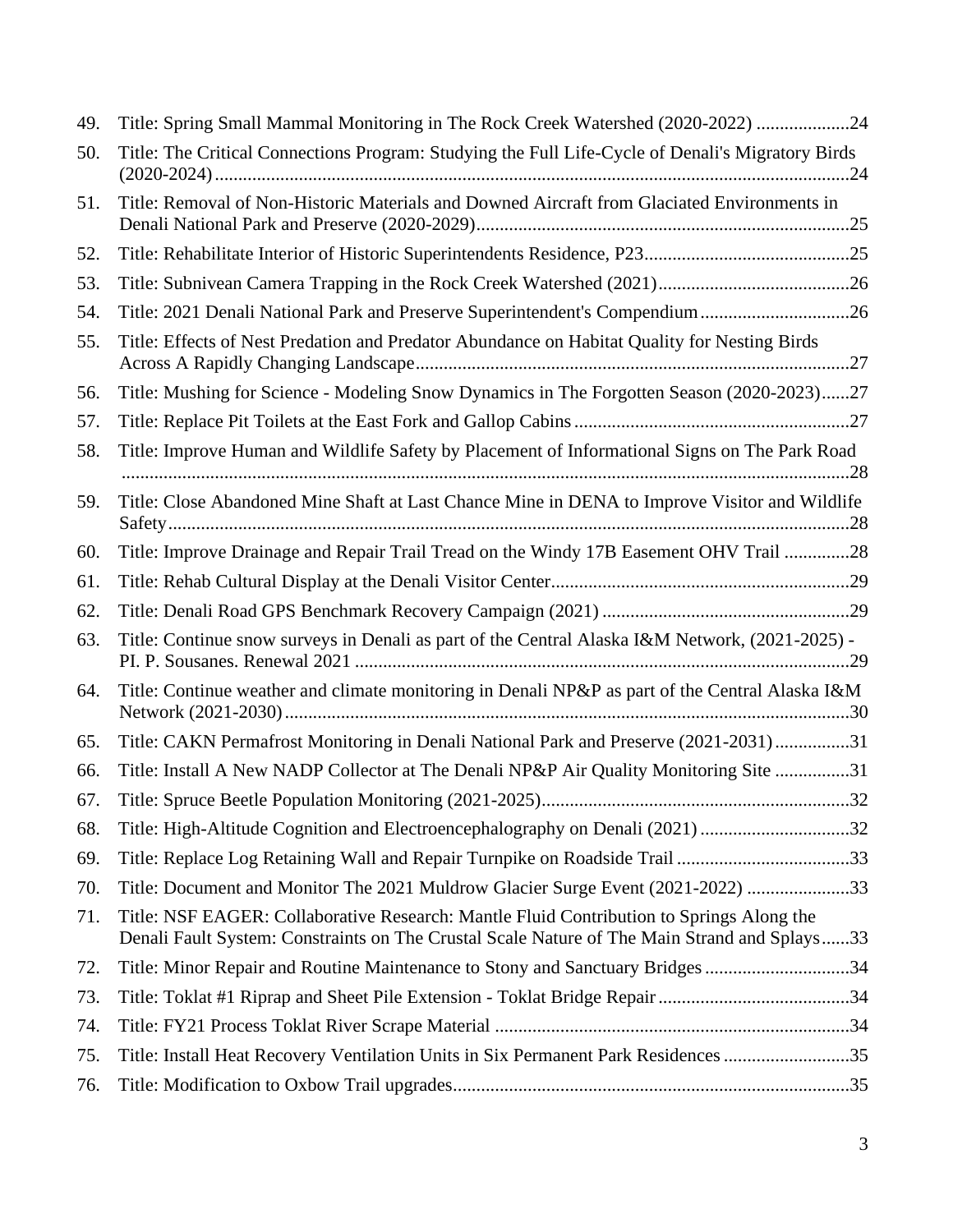# <span id="page-3-0"></span>**1. Title: Interior Maintenance of Housing Units, including Historic Properties (2017-2021)**

**Description:** Routine maintenance of the interior of housing units in the DENA HQ area. When residents move out of a unit the maintenance crew makes repairs and cleans to ensure it is ready for the next resident. This primarily involves patching holes and painting walls, refinishing trim boards and doors. Occasionally the work involves replacing fixtures which involves consultation with the NHPA specialist to ensure historic items are not overlooked or discarded.

**Locations:** Park Headquarters

**NHPA Assessment of Effect:** No Effect to Historic Properties.

# <span id="page-3-1"></span>**2. Title: Maintenance of Historic/Cultural Structures, sites, utilities & grounds (2018-2022)**

 ground disturbance may require additional compliance and/or a separate PEPC entry. Project leaders must consult with the NHPA coordinator to ensure that their project falls under this Programmatic Compliance entry **Location:** Throughout the Park **Description:** For NHPA, projects should be reviewed on a case-by-case basis. Complex projects or projects with

**NHPA Assessment of Effect:** No Potential to Cause Effect

### <span id="page-3-2"></span>**3. Title: Maintenance of Non-Historic Structures, Facilities & Utilities Without Ground Disturbance (2018-2022)**

**Description:** This CE is for non-historic structures, sites, & grounds in which no digging occurs. (To be eligible for this programmatic CE, the activities cannot be considered undertakings per the NHPA and must have an NHPA assessment of effect of, "No Potential to Cause Effects (800.3(a)(1))" Non-historic structures, sites, utilities & grounds that are located in, near, or whose APE extends into Historic Properties (for example the Mt. McKinley Historic District, Park Road Historic District, or the Kantishna/ Wonder Lake Cultural Landscape) are excluded from this programmatic compliance document as the work could potentially affect historic properties.

**Location:** Throughout the Park **NHPA Assessment of Effect:** No Potential to Cause Effect

# <span id="page-3-3"></span>**4. Title: Exterior Maintenance of Historic Properties (2017-2021)**

 features, fences, stone walls, and plaques using treatment methods that do not alter or cause damage to historic **Description:** This entry is to cover the occasional exterior maintenance on historic structures in the historic district of DENA HQ. The following work is covered here: Cleaning and stabilizing of historic structures, materials. Repainting in the same color as existing, or in similar colors or historic colors based upon an approved historic structure report, cultural landscape report, or a historic paint color analysis. Energy improvements limited to insulation in the attic or basement, and installation of weather stripping and caulking. In-kind repair and replacement of deteriorated pavement, including, but not limited to, asphalt, concrete, masonry unit pavers, brick, and stone on historic roads, paths, trails, parking areas, pullouts, etc. Repair or limited in-kind replacement of rotting floorboards, roof material, or siding. Limited in-kind replacement refers to the replacement of only those elements of the feature that are too deteriorated to enable repair, consistent with the Standards. In-kind replacement of existing gutters, broken or missing glass panes, retaining walls, and fences.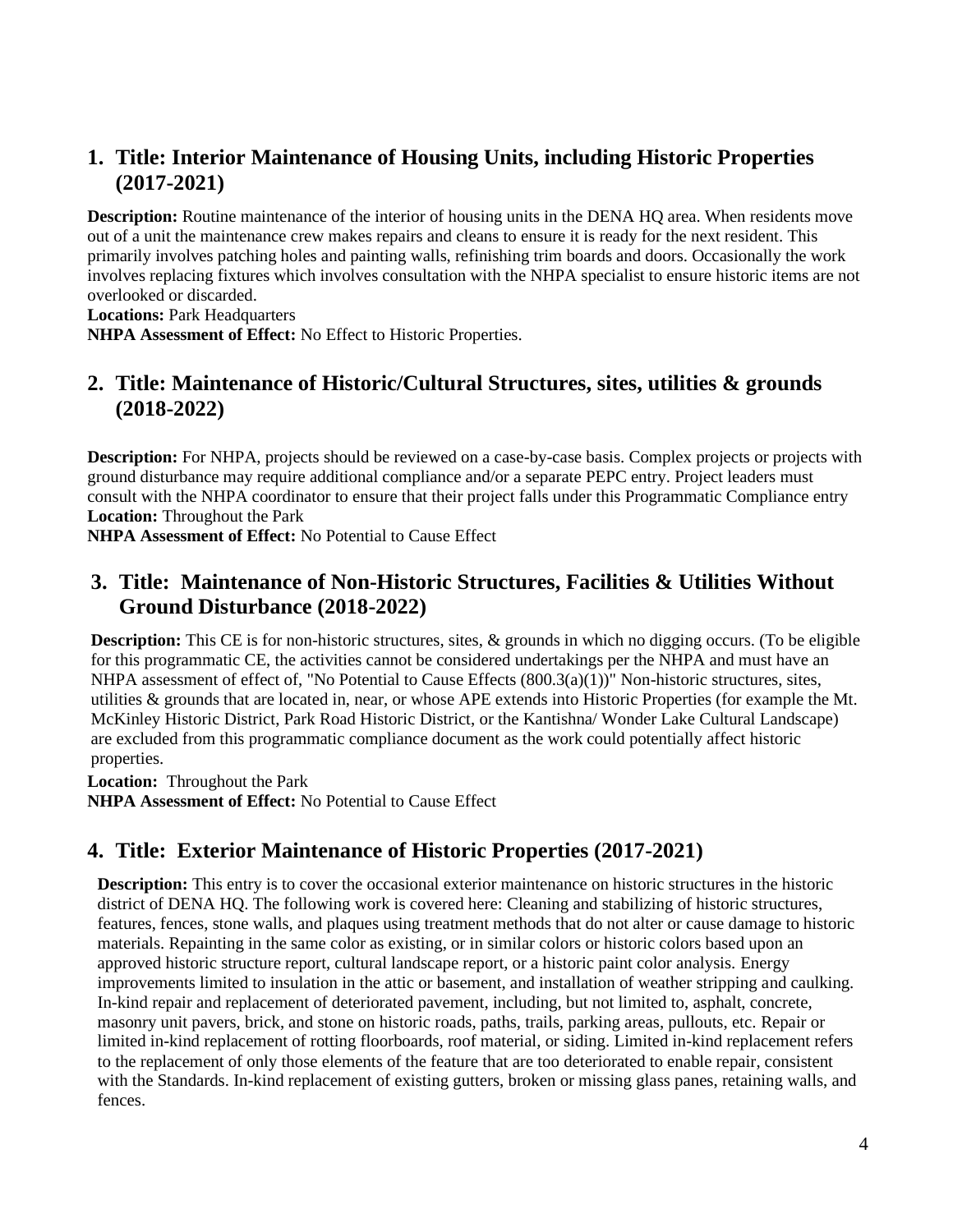Project leader must still communicate with the Section 106 Coordinator on a case by case basis for every project CRM Team must have reviewed the project and certified that the effects of the proposed undertaking on historic that falls under this PEPC entry. The Section 106 Coordinator, in consultation with appropriate members of the properties on or eligible for the National Register will not be adverse based on criteria in 36 CFR 800.5, including consideration of direct, indirect, and cumulative effects. The Effect Finding must be "No Historic Properties Affected" or "No Adverse Effect"..

#### **Location:** Headquarters

**NHPA Assessment of Effect:** No Historic Properties Affected or No Adverse Effect

# <span id="page-4-0"></span>**5. Title: Seasonal Installation of Two FAA Weather Cameras, Kahiltna & Ruth Glaciers (2017-2021)**

**Description:** This project would permit seasonal installation and removal of two FAA weather cameras for up to 5 years (2017-2021), following a successful trial period of operation during the 2015 & 2016 seasons.

 provide near real time weather information that allow NPS staff to make accurate go/no-go decisions for The cameras are located at ~6,200-feet on the Kahiltna Glacier, proximate to the Kahiltna Ice Fall and ~5,700 feet on the Ruth Glacier proximate to the Sheldon Amphitheater. Working in conjunction with the FAA, park staff would temporarily place the FAA 4-camera devices on the flank of the southernmost spur of the West Ridge of Mount Hunter and the south ridge of the formation locally known as "Final Ridge" (see coordinates). The cameras would be removed in approximately mid-September each year. From these locations, the cameras aviation operations. This information would also be made available, via the FAA, to the public **Locations:**: Kahiltna: 62° 55.91' N, 151° 12.84' W and Ruth: 62°59'51.57"N 150°43'54.31"W. **NHPA Assessment of Effect:** No Effect to Historic Properties.

#### <span id="page-4-1"></span>**6. Title: Release Prospectus for Mountain Guide Concessions Contracts (2019- 2028)**

**Description:** This project proposes to release a prospectus to advertise the business opportunity for commercially guided climbing on Denali and other peaks in the Alaska Range located in the former Mt. McKinley National Park (Old Park). Up to 5 contracts may be awarded and will be ten years in length. This contract cycle follows the previous contract cycle of commercially guided mountain services in this area of the park. Contracts were awarded to 7 concessioners, not 5 as stated in the Project Description. Each concessioner is required to follow a set of requirements that specific to the operator as well as conditions that are common to all, see copies of contracts in the file. Operating Plans are reviewed on an annual basis and updated as needed. **Location:** Old Park/ Mountains

**NHPA Assessment of Effect:** No Potential to Cause Effect to Historic Properties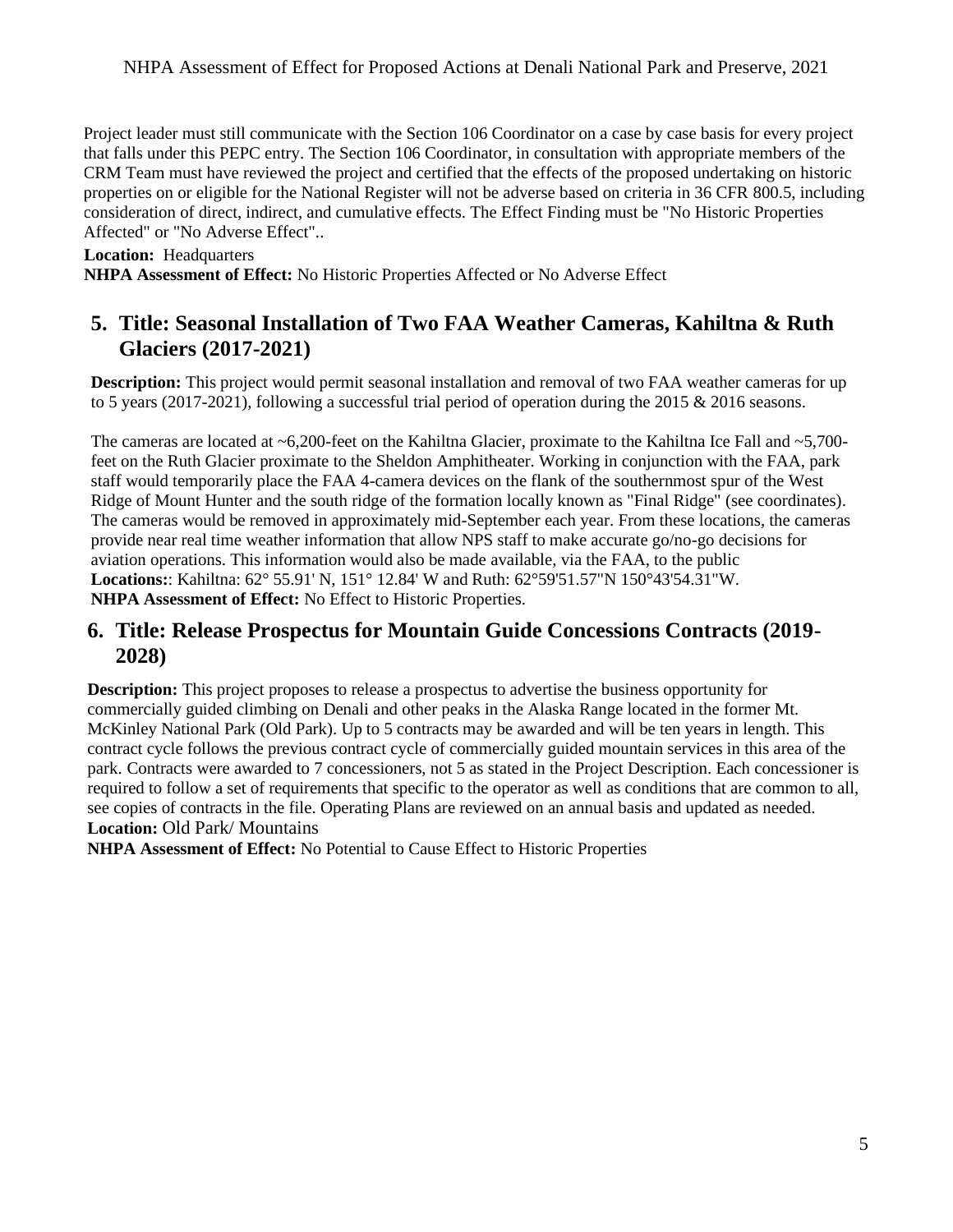# <span id="page-5-0"></span>**7. Title: Release Prospectus for Dog Sled Passenger & Dog Sled Freight Hauling Services (2015-2025)**

 September 1, 2017, and last for a period of ten years. **Description:** Denali National Park and Preserve intends to release a prospectus for the solicitation of interested parties to compete for one Category II concession contract to provide Dog Sled Passenger Services and Dog Sled Freight Hauling Services. These services were previously competed under two Category III contracts, CC-DENA018-05 and CC-DENA003-05. Both expire on June 15, 2015 and were extended through August 31, 2017. These services for these two contracts will be covered by a single contract that will go into effect on

 well along the park boundary in the Cantwell area. The previous contract allowed only entry and exit from the Changes in the new contract include the following: concessioner will be authorized to enter and exit the park on the north side of the Alaska Range at any location when beginning or ending overnight dog sled trips as northeastern boundary between the east side of the Toklat River and the park road corridor. Concessioner will be authorized to operate four trips simultaneously; the previous contract authorized only two trips simultaneously. Concessioner will have exclusive and unlimited use of the two Dalle-Molleville cabins along with four quinzees for overnight stays with clients during the mushing season; the previous contract authorized the use of only two park cabins.

**Location:** Throughout the Park

**NHPA Assessment of Effect:** No Potential to Cause Effects to Historic Properties

### <span id="page-5-1"></span>**8. Title: Non-competitive Award of a Concessions Contract for Guided Interpretive Hiking Services (2020-2021)**

 Area, and their contracts will expire on December 31, 2019. Two of the current concessioners will be transitioned to a Commercial Use Authorization (CUA) for the services they were authorized to provide under **Description:** Denali National Park and Preserve intends to non-competitively award one (1) concession contracts for Guided Interpretive Hiking Services in the Old Park and Kantishna Area. Guided Interpretive Hiking Services may include the following incidental activities: naturalist walks, photographic outings, bird watching or gold panning with hands and pans only. No overnight guided hiking is authorized under the draft contract. There are currently three concessioners offering these services in the Wonder Lake and Kantishna the expiring contracts (PEPC 83455). The historic operator who is also authorized to provide this service in the Old Park under park management limitations will be awarded a contract similar in scope for a two year length of term spanning the time frame of January 2020 through December 31, 2021.

**Location:** Old park and Kantishna Area

**NHPA Assessment of Effect:** No Historic Properties Affected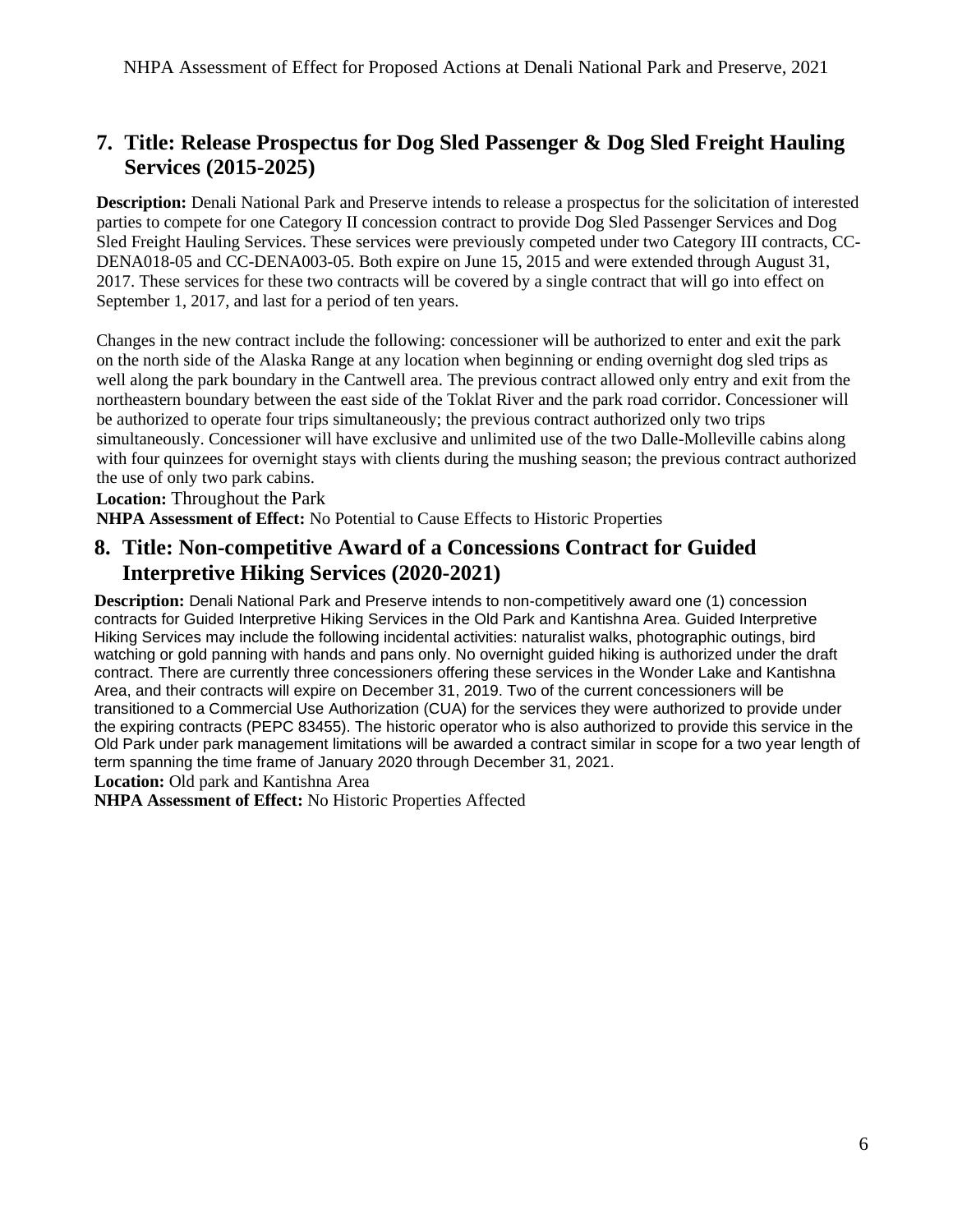# <span id="page-6-0"></span>**9. Title: Fuels Reduction Treatments, Hazard Fuels (2017-2021)**

 changes to the process or geographic scope that exceeds the parameters of the EA are to be brought for infrastructure ignition. It also provides a safer area for suppression crews to work, by making the sites more **Description:** 5 year programmatic approval, 2017-2021This projects permits annual planned fuels reduction to be carried out per the Hazards Fuels EA approved activities. Fuels reduction is done at Denali National Park to provide for firefighter/ public safety, by reducing flammable fuel loading around park infrastructure. Any separate consideration by park management. A defensible space will be created and maintained around these structures by implementing fuels treatment prescriptions to reduce or remove vegetation. This space allows radiant heat from a wildfire to dissipate, and reduces crown fire potential, thus reducing the potential of defensible and limiting the amount of time crews are exposed.

**Location:** Throughout the park

**NHPA Assessment of Effect:** No Historic Properties Affected

# <span id="page-6-1"></span>**10. Title: The Critical Connections Program: studying the full life-cycle of Denali's migratory birds (2020-2024)**

**Description:** Conserving migratory species is one of the greatest challenges facing the National Park Service (NPS), particularly as human activities spread across areas used by migratory animals. Migratory birds nesting in NPS areas present unique conservation challenges because they are influenced by conditions and events in more than one part of the world, including on their wintering areas that are often thousands of miles away from their protected breeding grounds

**Location:** Birds will be captured on territories within walking distance of the Denali Park Road - generally within 2 miles of the road.

**NHPA Assessment of Effect:** No Potential to Cause Effects to Historic Properties

# <span id="page-6-2"></span>**11.Title: Monitoring Passerine bird populations in Denali (2017-2021)**

 **Description:** Our primary objective is to detect changes in a series of metrics associated with distribution, within daily and annual sampling periods, 3) relative abundance, and 4) occupancy (presence), and 5) presence, relative abundance, and peak detection times of a suite of passerine birds over time. The following metrics will be measured annually: 1) first, peak, and last annual detection dates, 2) peak detection times community structure.

**Location:** Along the Denali Park Road.

**NHPA Assessment of Effect:** No Historic Properties Affected.

# <span id="page-6-3"></span>**12.Title: Plate Boundary Observatory (PBO) stations - Denali, monitor tectonic and magmatic process using high precision (GPS) (2017-2021)**

 of seismic, GPS, and other geophysical instruments to study the structure and evolution of the North collaboration between scientists, educators, policy makers, and the public to learn about and utilize **Description:** EarthScope is a program of the National Science Foundation (NSF) that deploys thousands American continent and the processes the cause earthquakes and volcanic eruptions. It involves exciting scientific discoveries as they are being made. The Plate Boundary Observatory (PBO) is the geodetic component of the EarthScope project, designed to study the 3D strain field across the active boundary zone between the Pacific and North American tectonic plates in the western United States. Data from PBO's integrated network of GPS stations, strainmeters and seismometers, coupled with aerial and satellite imagery, are providing important temporal constraints on plate boundary deformation and are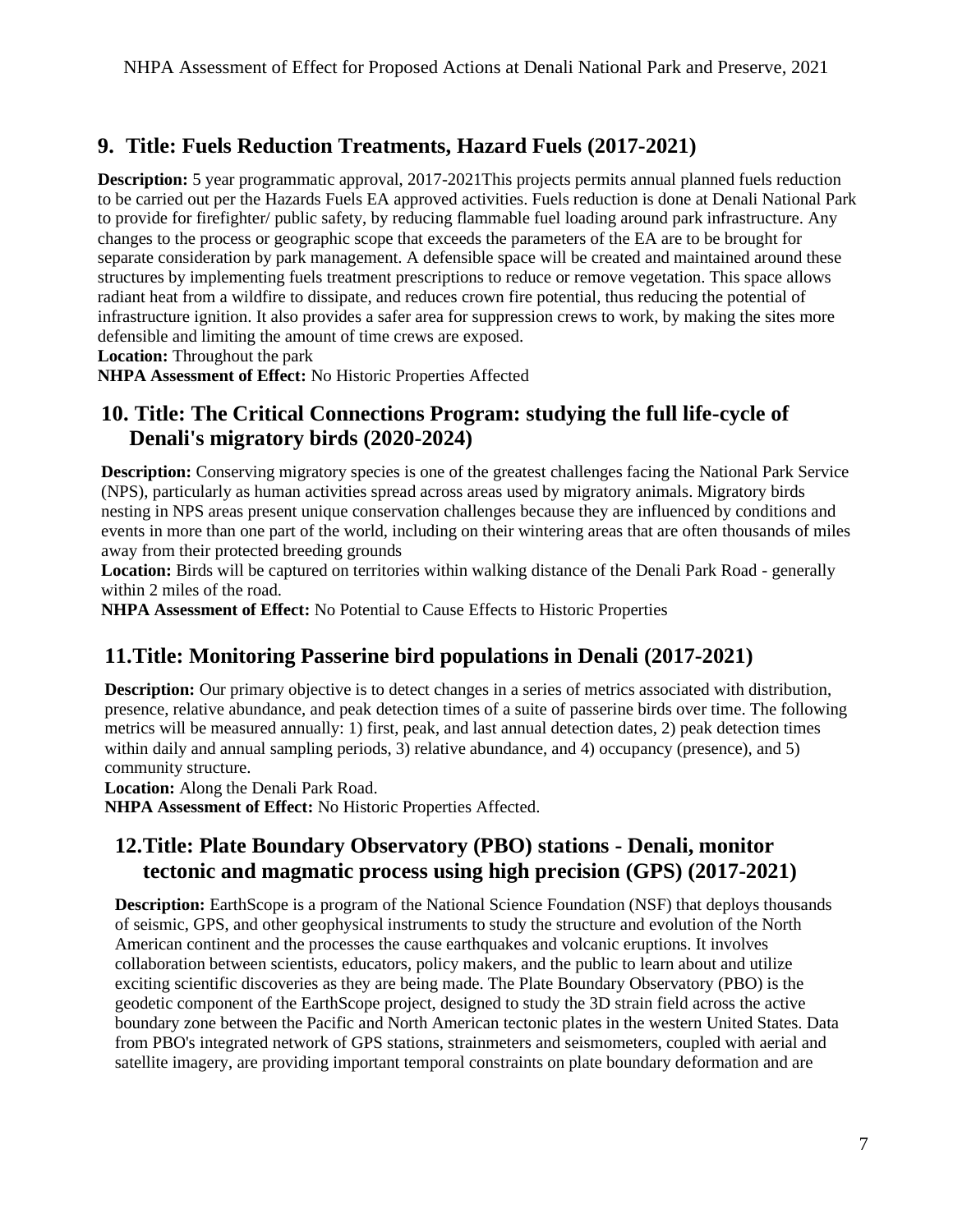improving our knowledge of the fundamental physics that govern deformation, faulting, and fluid transport in earth's lithosphere. **Location:** See above **NHPA Assessment of Effect:** No Historic Properties Affected

# <span id="page-7-0"></span>**13.Title: Release a Prospectus for Glacier Landing Air Taxi and Glacier Landing Scenic Air Tour Services (2020-2030)**

 will be no changes in authorized scope from the current contract. Maps included clarify the Glacier **Description:** Denali National Park and Preserve intends to release a prospectus to advertise up to four (4) concession contracts for Glacier Landing Air Taxi and Glacier Landing Scenic Air Tour Services. The park user groups for these services are primarily climbers (air taxi) and tour participants/independent travelers (scenic). There are currently four concessioners offering these services, and their contracts will expire on December 31, 2019. The draft contracts to be offered will be ten years in length and will span the time frame of January 1, 2020 through December 31, 2030. There Landing Areas open for Scenic Air Tour and Air Taxi Services.

**Locations:** Throughout the glacial areas of the park. **NHPA Assessment of Effect:** No Potential to Cause Effect to Historic Properties

# <span id="page-7-1"></span>**14.Title: Denali Soundscape Monitoring Program: Summer Sites (2016-2021)**

 **Description:** A 60-point, ten-year inventory of natural soundscapes in Denali was completed in 2015. The inventory represents a robust spatial description of the park. This proposal attempts to minimize aviation use by sampling a subset of the original 60-point grid that largely represents sites accessible on foot (78% of proposed sites.) Five south-side monitoring locations accessible by helicopter are proposed to monitor changes in aviation noise impacts in popular climbing areas. These sites are all situated in places where multiple NPS missions could be accomplished with a single flight (i.e., near base camp.) **Locations:** Throughout the park.

**NHPA Assessment of Effect:** No Potential to Cause Effect to Historic Properties

# <span id="page-7-2"></span>**15.Title: Using citizen science and ecological field work to assess the impacts of climate and habitat changes on alpine wildlife in Denali National Park and Preserve (2019-2021)**

 factors related to single-species occurrence patterns as well as multi-species co-occurrence patterns. We plan to select transect routes using a stratified random approach across the length of the road corridor, acoustically, to detect scat of any of these species, or to detect ground squirrel burrows. For pikas, we Dall sheep, we will record the locations of individuals observed from the transects (or from the road **Description:** This work will follow an occupancy modeling framework to assess the environmental stratified by ecosystem type (e.g. shrub, conifer forest, tundra). Teams will walk each transect, recording information on the detection or non-detection of each species at points spaced evenly along the transects. For most species, the sampling unit will be the points spaced along the transects. At these points, we will use line transects and distance sampling to detect ground squirrels, marmots, and ptarmigan visually or will use GIS information to select outcrops adjacent to meadows using random sampling design. At each selected point, we will assess presence visually, acoustically, and by searching for scat/hay piles. For while traveling).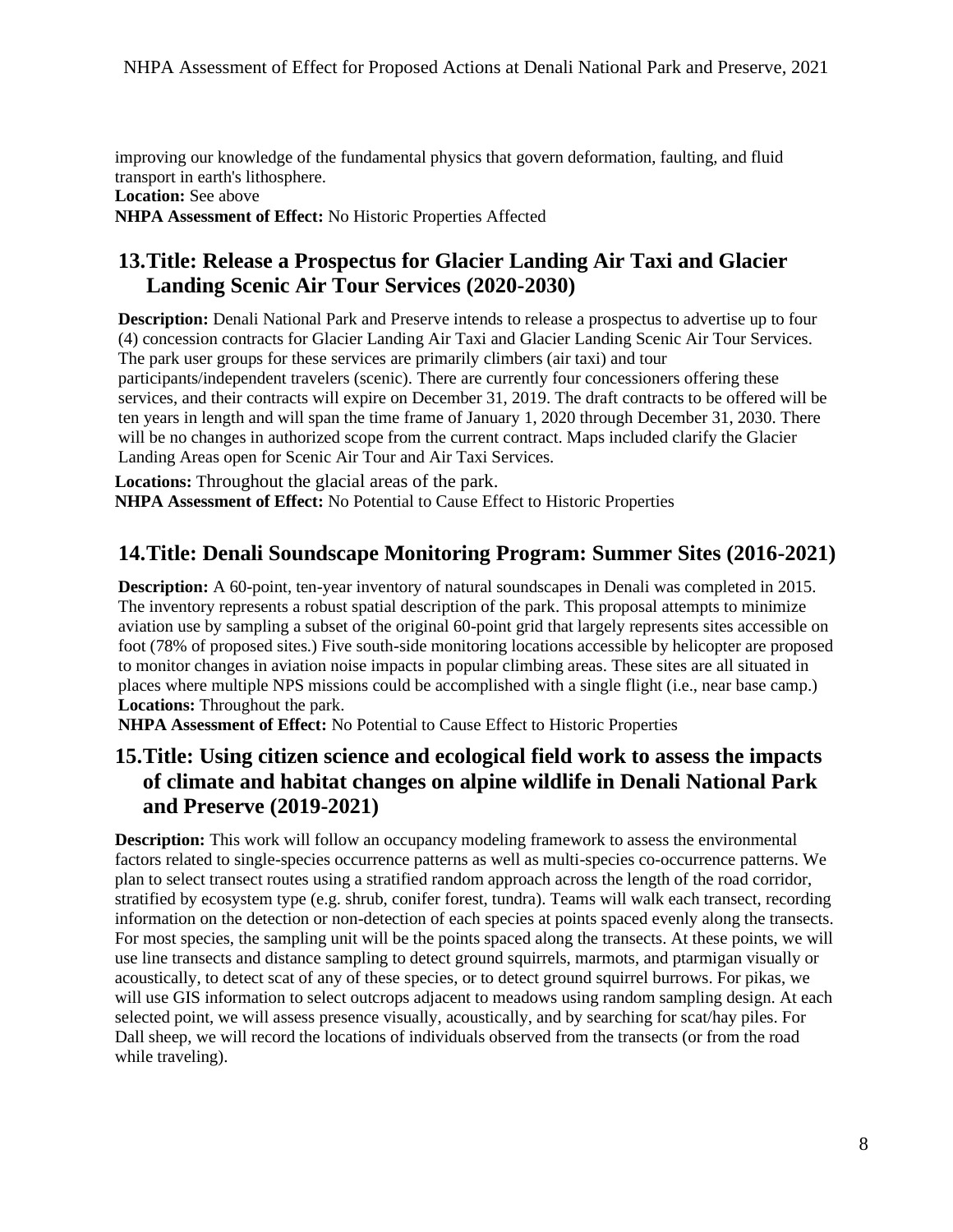aspect, and microtopography affect plant greenness over the course of the growing season. At each of the To address the phenological component of our study, we will take advantage of existing datasets of ground temperatures across elevational gradients in Mt. Healy (2 transects), Kantishna (2 transects), and Igloo Creek, collected by NPS collaborator Carl Roland. Working on these same transects, we will install time-lapse normalized difference vegetation index (NDVI) cameras to record how plant "greenness" changes as a function of temperature over extremely fine spatial and temporal scales. Every 100 vertical meters along the temperature transects, we will establish perpendicular transects that contour across the slope. At evenly spaced points along these horizontal transects, we will deploy temperature loggers and time-lapse NDVI cameras. This will provide data on how - for a given elevation - variation in slope, locations where we deploy NDVI time-lapse cameras, we will also install motion-triggered camera traps to collect high spatial and temporal resolution data on the distribution of the study species. These data can also be paired with the larger-scale distributional data of the species, which will also have time and location information..

**Locations:** North of the Alaska Range accessible from the park road corridor by ground-based vehicle. **NHPA Assessment of Effect:** No Potential to Cause Effect to Historic Properties

# <span id="page-8-0"></span> **16.Title: Paleontological Resources Inventory and Monitoring in Denali National Park and Preserve (2016-2021)**

 **Description:** The paleontological resources inventory and monitoring project aims to identify, document, float, loose, or otherwise in danger of immediate removal by natural processes or humans and are of scientific importance as long as power tools and motorized equipment are not required. We may collect exists in the museum, a second sample will not be collected unless it has a high risk of theft. Fossils that and monitor fossil sites and specimens within Denali National Park and Preserve (DENA). In addition to the standardized data collection and management discussed above, staff will collect fossils that are in up to 5-10 fossils per year, but expect to collect none most years, as in the past. If a similar fossil already are in geologic context should not be collected unless there are extenuating circumstances. Collected fossils of special scientific importance will be accessioned and stored in an approved repository. Museum specimens will be made available for loan to cooperative researchers or museum partners. We may display some fossils for outreach purposes.

**Locations:** Throughout the park.

**NHPA Assessment of Effect:** No Potential to Cause Effect to Historic Properties

### <span id="page-8-1"></span>**17.Title: Fish, stream, & other aquatic surveys (2018-2022)**

 between the NPS and the SHPO or be activities which do not have the potential to cause effect to historic **Description:** This project seeks 5-year approval for fish, stream, and other aquatic activities conducted throughout Denali National Park and Preserve that are routine in nature and do not involve ground disturbance; including non-destructive data collection, inventory, study, research, and monitoring activities, 2018-2023. These activities must be covered under the 2008 Programmatic Agreement properties. Project leads must consult with the Section 106 Coordinator on a project by project basis. L**ocation:** Throughout the park.

**NHPA Assessment of Effect:** No Historic Properties Affected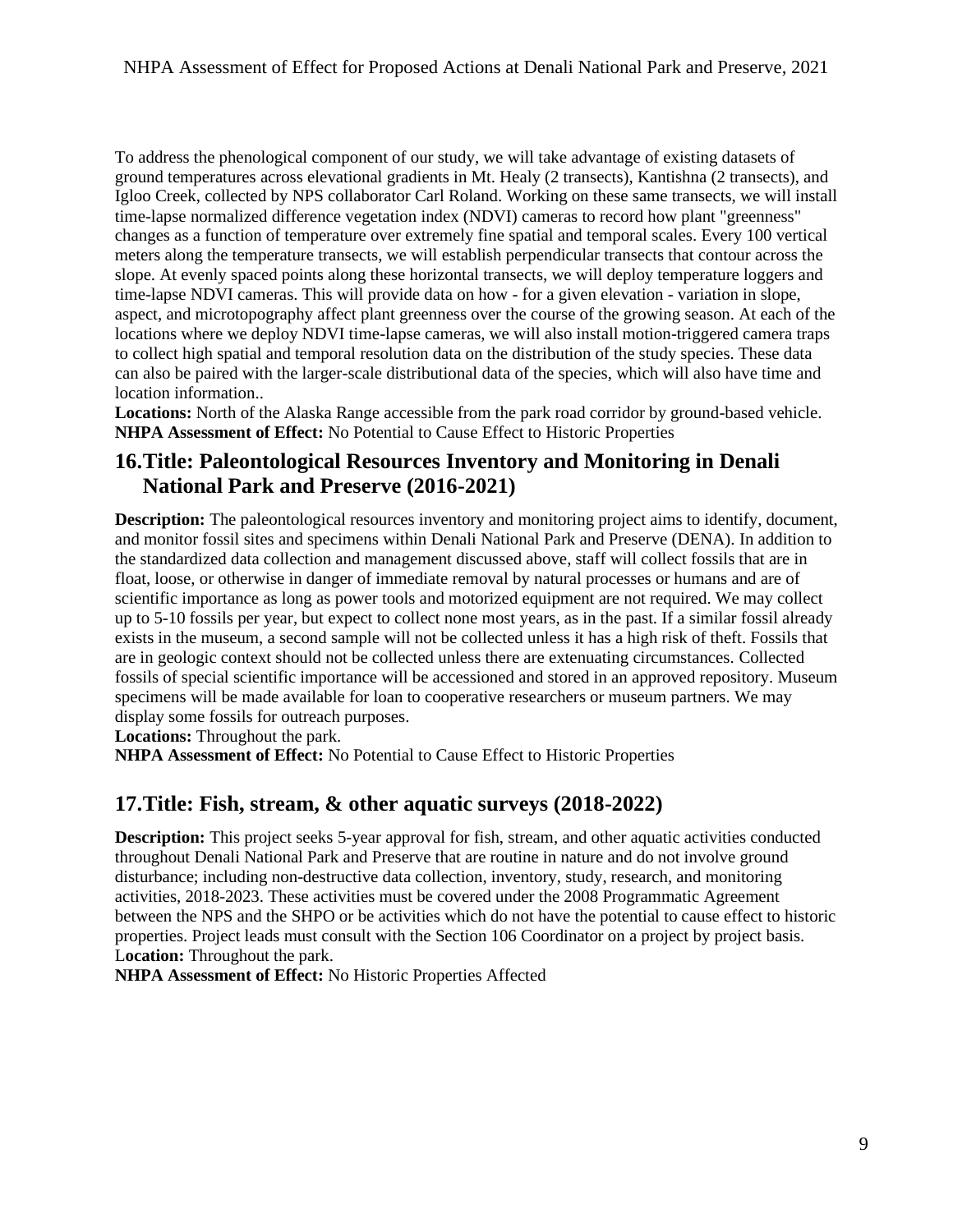# <span id="page-9-0"></span> **18.Title: Murie Science and Learning Center (MSLC) Educational Activities (2017-2021)**

**Description:** The mission of the (MSLC) is to promote science and stewardship on behalf of national parks in northern Alaska. MSLC Activities include:

#### MSLC Field Camp

 The MSLC Field Camp is for use by approved educational groups and NPS and partner researchers. It is owned by NPS but managed by the Managing Partner and used in accordance with an operations manual updated and approved by NPS as needed. The Field Camp operations manual is included as part of the compilation of Operating Procedures for the entire MSLC.

#### Transportation

NPS and the Managing Partner conduct all transportation operations within DENA in accordance with existing park regulations and state and federal laws. Both organizations seek to use Concessions services when appropriate.

 NPS allocates road permits annually to support MSLC activities in accordance with the Vehicle Management Plan. The Managing Partner coordinates use of available road permits in support of MSLC activities in consultation with and as approved by NPS.

#### Backcountry Usage

All MSLC programs function in accordance with the Backcountry Management Plan and maintain highest standards of Leave No Trace. Hiking routes used for all MSLC programs are reported according to park-designated protocols.

#### Research-related activities

 All research-related MSLC activities that are not permitted under the MSLC Categorical Exclusion or another park CE must go through the park research permitting system.

#### Risk Management

To protect all participants and partner organizations involved in the MSLC consortium, all MSLC partners maintain safety and risk management practices that meet or exceed industry standards for remote education activities. In some instances, there may be differences in the permissible practices existing between organizations. In this case the organization that collects fees and/or would be considered as the lead responsible party by a reasonable jury holds the liability and has the ultimate authority on the practices allowed.

#### **Locations:** Throughout the Park

**NHPA Assessment of Effect:** No Historic Properties Adversely Effected.

# <span id="page-9-1"></span>**19.Title: Spring Abundance Surveys for Willow and Rock Ptarmigan (2019- 2023)**

**Description:** Both willow and rock ptarmigan can be hunted with liberal season dates and bag limits. Game Management Unit 13 (GMU; specifically, 13B and 13E) receives among the most hunting effort for ptarmigan than any other GMU in Alaska (Merizon and Carson 2013). Surveys would occur between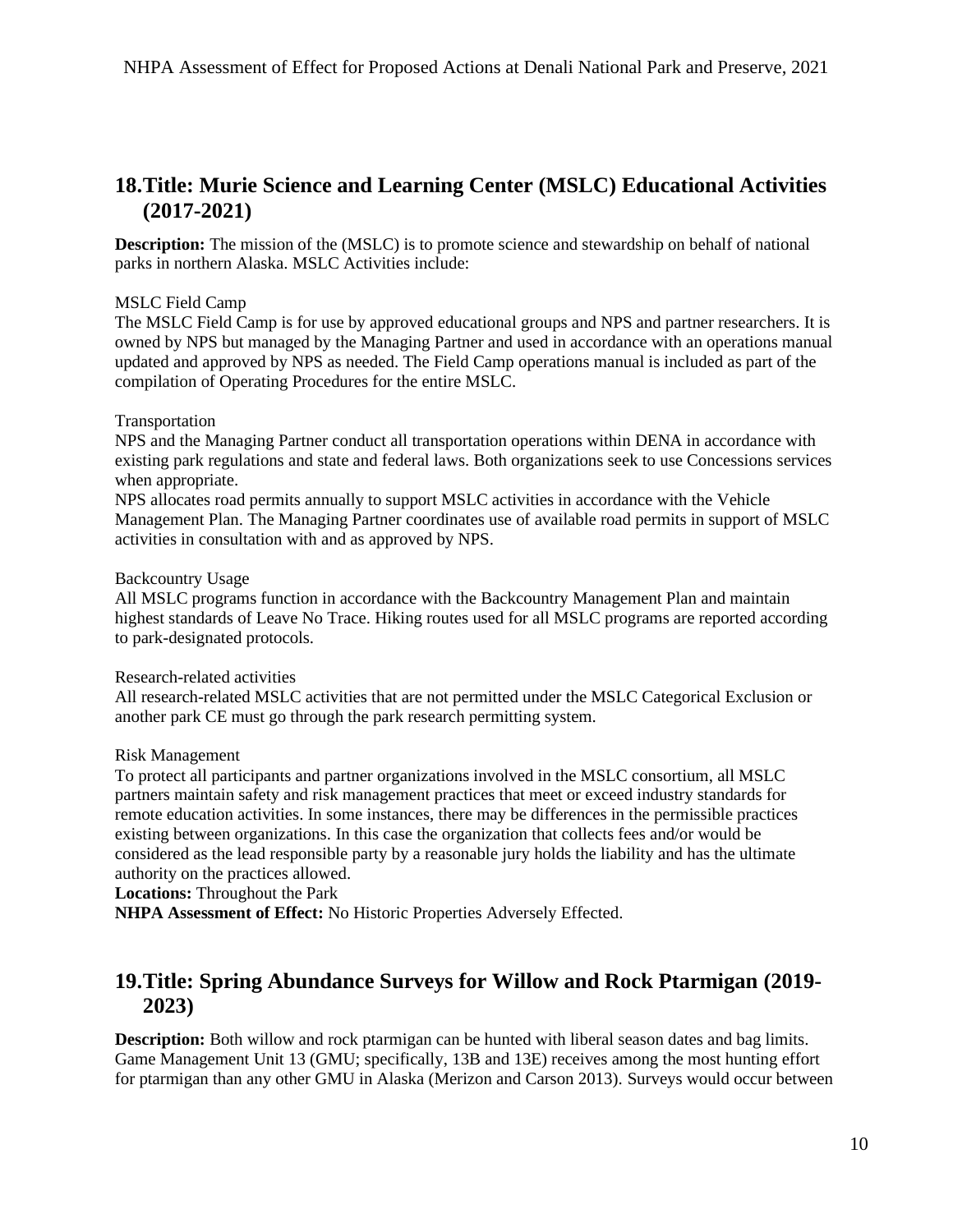1 and 31 May for a total of 3 to 4 days. Within each day surveys will occur during two time periods. One, sunrise and continuing for up to 2 hours after sunrise. Two, 2 hours prior to sunset and continuing to sunset. Sunrise and sunset tables will be used for Denali National Park to determine specific start and stop times. Each survey transect will be repeated twice during the peak of display activity. **Locations:** Along the Park Road.

**NHPA Assessment of Effect:** No Historic Properties Affected

# <span id="page-10-0"></span>**20.Title: Approved Commercial Use Authorizations (2019-2023)**

**Description:** Concessions Management Specialists will conduct an initial review of permit applications to determine whether the proposed action is allowable under NPS policy, and consistent with the park planning documents and the Commercial Service Strategy.

Authorized CUAs will:

- Be consistent with the purpose and significance of Denali National Park and Preserve
- Adhere to federal, state, and local laws and regulations and all National Park Service policies
- Maintain public health, safety, and well-being through:
- o Carrying appropriate insurance
- o Meeting all federal, state, and local health and safety codes and regulations
- o Providing relevant safety instructions to visitors
- o Where applicable, be provided by certified individuals and businesses

• Avoid unacceptable impact to park resources and values and is consistent with management plans, given existing use in the area

• Provide enjoyment appropriate to the park while not unduly conflicting with park programs or activities, traditional or subsistence activities, or existing NPS commercial services

• Not exclude the general public from participating in limited recreational opportunities

Denali's NEPA and NHPA compliance leads will determine if the undertaking is covered under this programmatic and identify any potential resource impacts that may require further review or consultation by the full Denali Compliance IDT.

**Locations:** Park wide

**NHPA Assessment of Effect:** Undetermined

# <span id="page-10-1"></span>**21.Title: Mitigate flood damage potential on Park Road (2017-2021)**

**Description:** This project will address the creek bed material that has significantly reduced the flow on events that have transpired in the summer months have created an excess amount of material around the intake and discharge sides of four major culverts along the Denali Park Road. These culverts now are cause road damage or washouts if left in its current condition. four major drainages along the park road. Over the past five years the small to medium annual flood half to two thirds full of gravel that has been carried down the creek during the high-water events. This gravel is constricting the flow of the culverts significantly and could soon restrict the flow enough to

 remove the excess material within the drainage 150 feet (or less) from center line of road on the intake culvert and match the natural degree angle up to 150 feet in that direction from center line. The removal The culverts at Mile 9, 10, 11 & 61 are the four identified culverts at this time. Others could be discovered as flood like conditions continue during the summer months. The scope of the project would and discharge side of the culvert. Only enough material would be removed to expose the bottom of the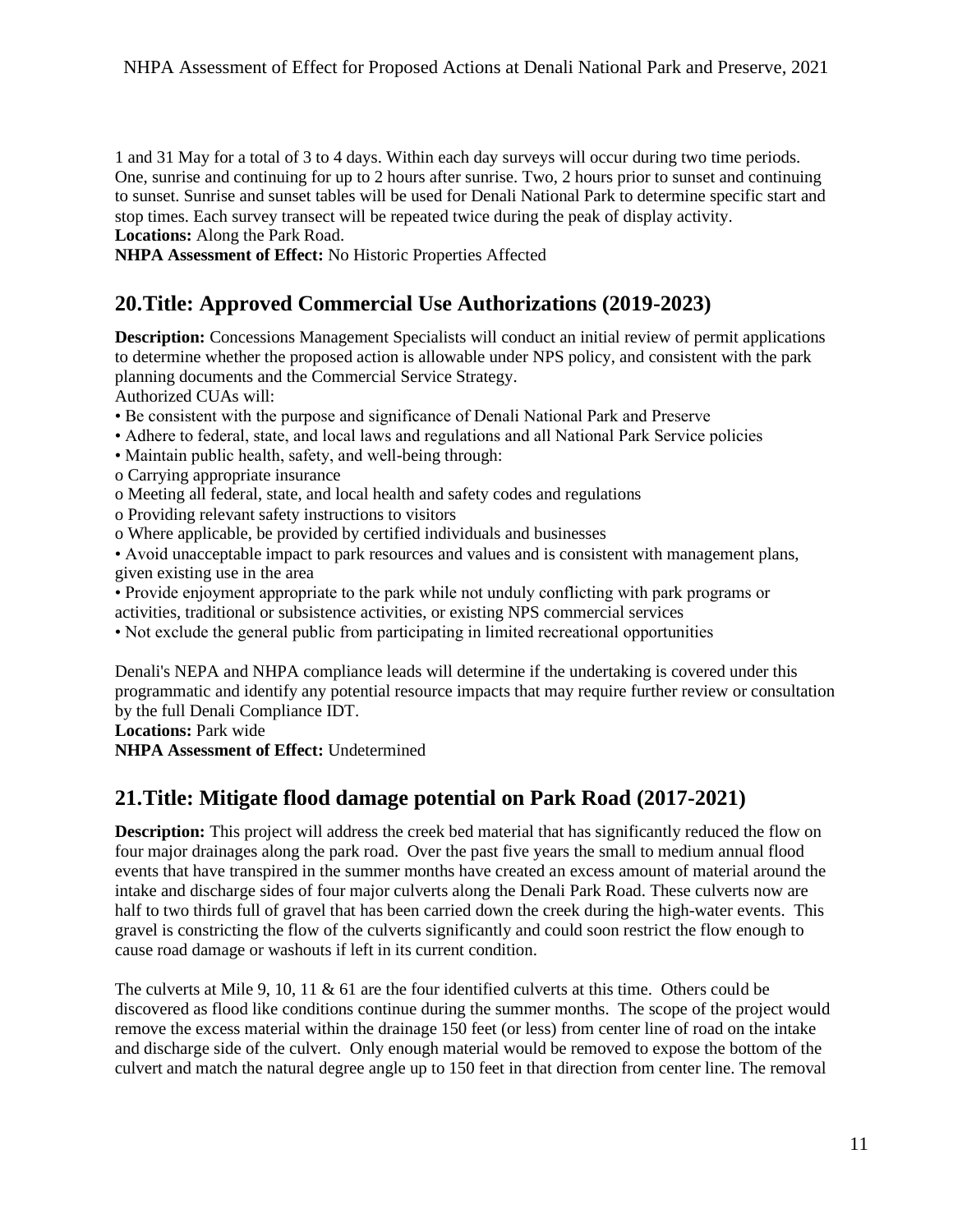of the material will mirror the existing drainage landscape as to not impair the aesthetics of functionality of the drainage. Other techniques can be discussed with hydrologists if so needed. **Locations:** Park Road

**NHPA Assessment of Effect:** No Historic Properties Adversely Affected

# <span id="page-11-0"></span>**22.Title: Release Prospectus for Hunting Guide Services in Denali National Park and Preserve (2018-2027)**

**Description:** Denali National Park and Preserve intends to release a prospectus to advertise up to two (2) concession contracts for Hunting Guide Services. These services are offered to the public and take place in the southwestern corner of the Denali National Preserve.

There are currently two (2) concessioners offering these services, and their contracts will expire on December 31, 2017. The draft contracts to be offered will be ten years in length and will span the time frame of January 1, 2018 through December 31, 2027. There will be no changes in authorized scope or location from the current contract.

**Locations:** Preserve areas of the Park

**NHPA Assessment of Effect:** No Historic Properties Adversely Affected

## <span id="page-11-1"></span>**23.Title: A National Survey of Total Gaseous Mercury Isotope Composition (2017-2021)**

 within the fenced area at the monitoring site. Ambient air mercury isotope samples will be collected every other month for a year. Air samples will be collected on a pair of gold traps that will be sent to the bulk air sampler and the sample pump will be activated for two weeks. Once the sampling period has **Description:** A bulk air sampler will be deployed at the Denali National Park & Preserve air quality monitoring station. The sampler is approximately  $11" \times 13" \times 8"$  and will be mounted on an existing pole site operator a few days prior to the start of the sampling period. The gold traps will be installed in the ended, the site operator will retrieve the gold traps and return them to the USGS mercury lab located in Middleton, WI.

**Locations:** Denali National Park & Preserve air quality monitoring station **NHPA Assessment of Effect:** No Potential to Cause Effect

# <span id="page-11-2"></span> **24.Title: Interior Alaska Forest Inventory and Analysis in Denali National Park & Preserve (2018-2023)**

 unfrozen layer (known as current depth of thaw), 2) measurements of layer thicknesses (litter, live moss, **Description:** In 2016, the U.S. Forest Service (USFS) signed a Joint Venture Agreement (2016-JV-11261919-028) to collaborate on the implementation of the Interior Alaska inventory with the State of Alaska Division of Forestry (DOF). 289 plots remain to be sampled, with 64 of these located in Denali's eligible and ineligible wilderness. Daily operations would consist of a crew flying by helicopter Landing Zone. data would be collected, and the plots revisited every 10 years. Boring of trees will be done when necessary to estimate site, age, or tree growth and physiological conditions. One soil sample is collected from each of three subplots. Three primary measurements are taken at this location: 1) depth of the organic) and 3) volumetric samples of the litter, live moss, organic, and mineral soils. At each of the 3 subplots, a 2.125" diameter soil core is drilled into the ground to the depth where either A) 4" of a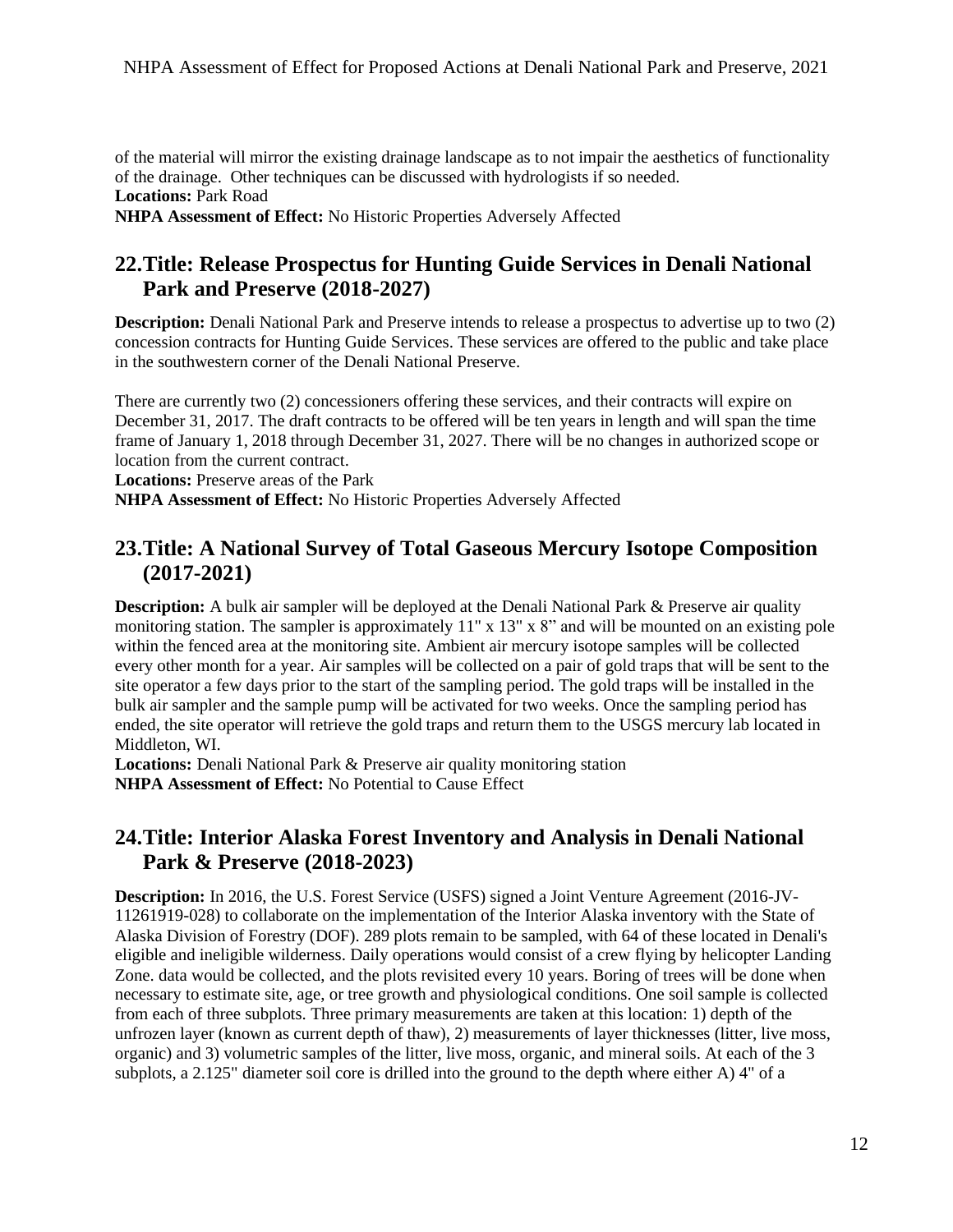mineral soil horizon is encountered, B) a frozen subsurface layer is encountered, or C) a total core depth of 40" is reached. No core exceeds 40" depth.. **Locations:** Northern Portions of the New Park **NHPA Assessment of Effect:** No Historic Properties Adversely Affected

### <span id="page-12-0"></span>**25.Title: Backcountry Use Monitoring with Trail Counters and Cameras (2017-2021)**

 **Description:** Denali's 2006 Backcountry Management Plan (BCMP) outlines indicators and standards to experience. Monitoring in the 2017-2021 seasons will include ongoing field observations of informal assess important Resource and Social Conditions related to wilderness character and the visitor trails and campsites, backcountry, as well as encounters with other groups while hiking and camping. These observations are made by backcountry rangers and other NPS staff using human powered nonintrusive techniques.

 visitor experience as they involve placing temporary installations each year in areas of high visitor use in Two proposed monitoring efforts have a potentially greater impact on wilderness character and the the Frontcountry and backcountry, including a few in designated Wilderness.

 for the next 5 years would be kept at: Horseshoe Lake (the busiest trail monitored by the program) and the East side of the Savage Alpine Trail, near Mountain Vista (to monitor year-round use at this 1) Monitoring trail use by installing infrared trail counters at 10-20 formalized and informal trails each season that will mostly rotate every few years. This data will help inform the Denali Trails Strategy as well as understand trends in use levels for the management and resources program. Trail counter installation and maintenance would be accomplished by NPS staff from various work groups but mainly the Resources staff. See attached sheet for proposed installation schedule for 2017-2021. Trafx IR counters will be used and hidden from view as much as possible. These counters are in camouflaged cases 4.3 inches by 2.8 inches and have a 4.3-inch scope that is attached by a 3 ft black cable (see attached document from Trafx). In areas where the counters cannot be well hidden, small white tags will be attached to inform visitors what they are and that they should be left in place. Year-round installations relatively new trailhead). Both of these locations are outside of Wilderness and well hidden in the spruce forest.

 2) The program would like to monitor use of the Grassy Pass/Otter Slide informal trail with a motion Now that the Gorge Creek Trail is finished, staff would like to see if that changes the visitor use on this sensor camera for the month of July 2017. The area is difficult to monitor with an IR counter and park staff installed a camera here in the summer of 2015 to get an accurate count of human's vs animal traffic. well-known informal trail. To minimize the impact to wilderness character, BC Monitoring staff would only like to install the camera for 1 month (July) to compare to the 2015 statistics. **Locations:** Throughout the park

**NHPA Assessment of Effect:** No Historic Properties Adversely Affected

### <span id="page-12-1"></span>**26.Title: Eldorado Mining Special Use Permits (2019-2026)**

**Description:** This serves as programmatic compliance for Special Use Permits issued per the 2016 Eldorado Creek Mining Plan of Operations Environmental Assessment. Special Use Permits and conditions will be reviewed and uploaded annually.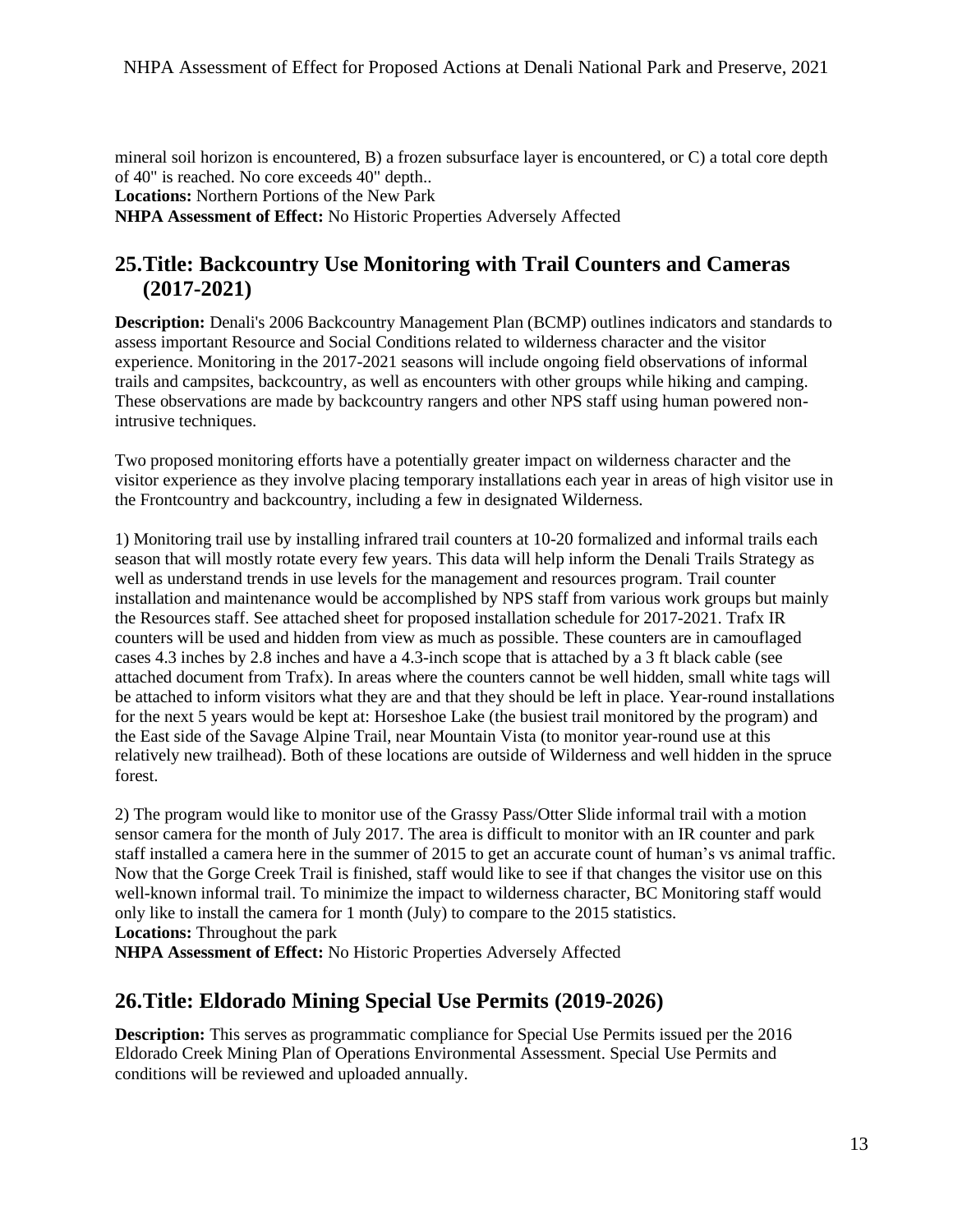emergencies, initial mining operation start up, beginning of year and end of year trips. Annual road Kristopher E. DeVault, an agent for Eldorado Creek LLC, submitted a plan on May 22, 2015 to use a 6 inch suction dredge in 2015 on the 118 acres of valid unpatented placer mine claims Liberty #9 and Liberty #13 through #20 on Eldorado Creek. An 8 inch dredge could be used in future years. Housing for this operation would be at the Comstock Cabin. Access will be by the Denali National Park road 90 miles back to Kantishna. The Liberty Claims are located 1 mile south of Kantishna. Beginning 1.25 miles upstream from its confluence with Moose Creek and continuing up Eldorado for 2.25 miles. The existing road crosses the lower part of Moose Creek to reach the Eldorado / Slate Creek access road. The Eldorado / Slate Creek access road crosses Eldorado Creek more than 20 times from its confluence with Moose Creek and runs through all the Liberty Claims. Eldorado / Slate Creek access road has been in existence prior to the claims being withdrawn from mineral entry. Access will also be from the Kantishna airstrip which is located 1.25 miles SW from Kantishna and the confluence of Moose Creek and Eldorado. An average of 15 park passes are requested for mining operations per season. At this time a minimum of 10 and maximum of 20 trips are anticipated depending on weather, resupply trips, maintenance will be needed to keep the road in usable condition and will be the responsibility of the mining operator.

**Locations:** Kantishna

**NHPA Assessment of Effect:** No Historic Properties Affected

# <span id="page-13-0"></span> **27.Title: Wolf and Coyote Monitoring in Denali NPP (2017-2021)**

**Description:** Capturing and radio collaring wolves each year to maintain at least 2 radiocollared wolves in each pack whose home range is at least partly within the designated wolf population monitoring zone. Wolves will be captured by means of immobilizing darts fired from a low-flying helicopter and equipped with radiocollars containing either conventional VHF transmitter beacons or satellite-linked GPS locators. Collared wolves will be located by aerial radiotracking from single-engine airplanes approximately twice monthly during March - September, and opportunistically during winter. Collared wolves are monitored most intensively during early summer (May - June) to locate dens and estimate pup production. In addition to the wolf monitoring project, we will capture and radiocollar up to 5 coyotes per year along the northeast boundary of Denali.

 including the Windy Creek watershed. Aircraft, motor vehicle, and/or foot travel from the Park Road. **Location**: Within Denali National Park and Preserve located primarily north of the Alaska Range Entry into closed areas is not expected to be needed except on rare occasions, and approval will be obtained from the park's wildlife management coordinator before closed areas are entered. **NHPA Assessment of Effect:** No Historic Properties Affected

# <span id="page-13-1"></span> **program for the streams and rivers of Denali (2017-2021) 28.Title: Continued implementation of a long-term inventory and monitoring**

**Description:** Water sampling of rivers and streams in the Park **Locations:** Throughout the park **NHPA Assessment of Effect:** No Potential to Cause Effect to Historic Properties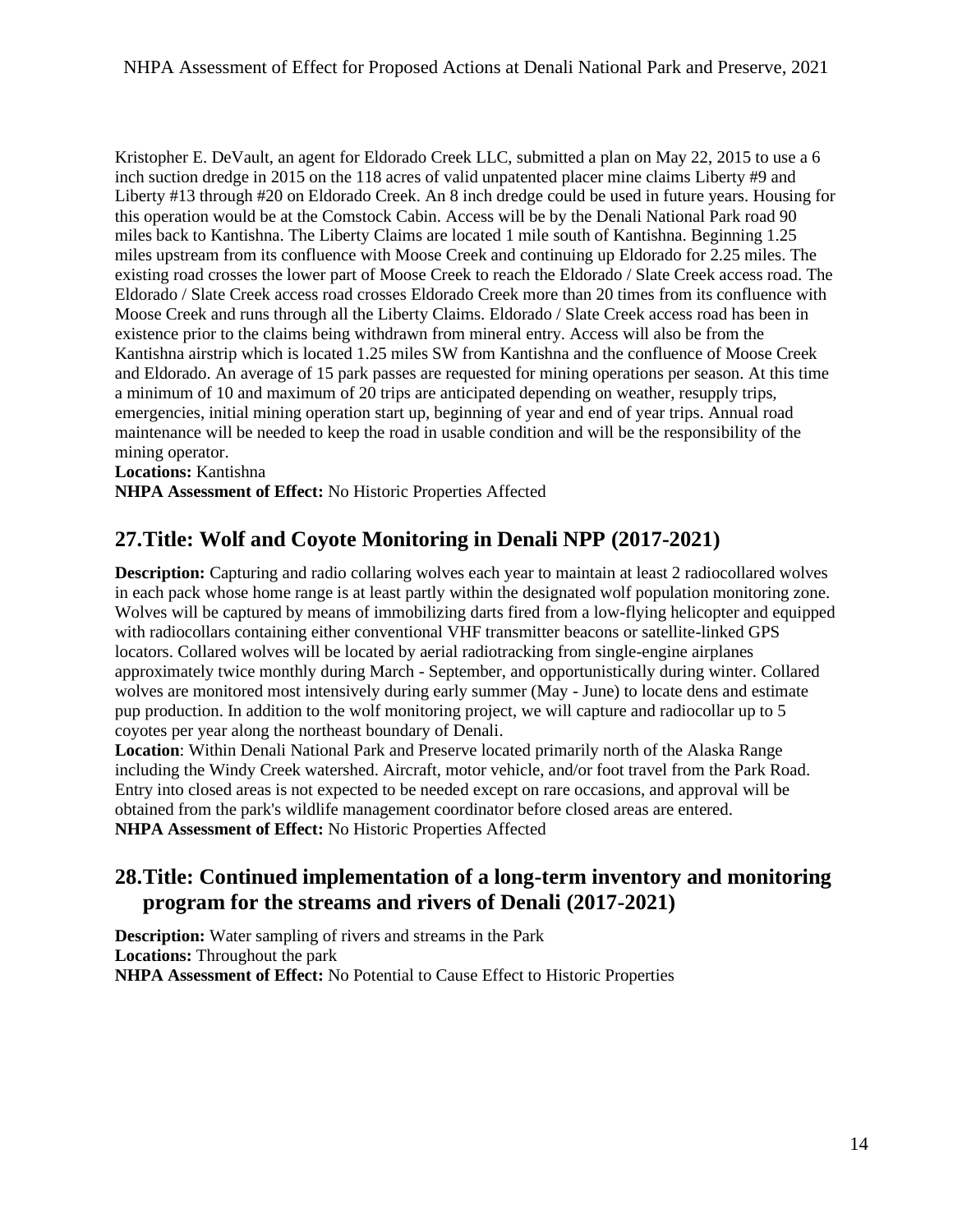# <span id="page-14-0"></span>**29.Title: Routine brushing and clearing around buildings and facilities programmatic maintenance (2017-2021)**

 **Description:** This project is for cyclic landscaping maintenance in and around historic and non-historic utilities. This work mirrors the vegetation clearing standards approved for hazard fuels management for up to 29 feet from structures. Vegetation clearing and landscape maintenance must abide by the Migratory Bird Treaty Act guidelines specific to Denali (see attached) such that clearing does not happen during the nesting season. Zone 1 is a one foot radius immediately adjacent to the structure. Zone structures and facilities in developed areas of Denali National Park. This approval permits landscaping and vegetation clearing necessary for building maintenance, public and staff safety, and access to 1 would be free of all vegetation (including grass) around the foundation of the structure. This area could be mineral soil or perhaps covered with pea gravel. This zone would apply only to Frontcountry structures. Zone 2 would extend an additional 29 feet from Zone 1. Combustible vegetation would be removed from Zone 2 to create a 30-foot buffer around the structure. This area could be manicured lawns, gardens, flowerbeds, or naturally occurring groundcovers (herbaceous plants, low shrubs, and/or leaf litter).

**Locations:** Developed areas of the Park

**NHPA Assessment of Effect:** No Adverse Effect to Historic Properties.

# <span id="page-14-1"></span>**30.Title: Kantishna Airstrip Routine Maintenance and Minor Upgrades - Programmatic Approval (2019-2023)**

**Description:** This programmatic compliance approval applies to routine maintenance and minor upgrades on the Kantishna Airstrip, located at the western terminus of the Denali Park Road.

Routine Maintenance includes the actions listed below; streamlined activities per the 2008 Section 106 PA.

1. Removal of non-historic, exotic species according to Integrated Pest Management principles when the species threatens cultural landscapes, archaeological sites, or historic or prehistoric structures.

2. In-kind regrading, graveling, repaving, or other maintenance treatments of all existing trails, walks and paths within existing disturbed alignments.

 3. Minor realignment of trails, walks, and paths where the ground is previously disturbed as determined by a qualified archaeologist.

4. Changing the material or color of existing surfaces using materials that are recommended in an approved treatment plan or in keeping with the cultural landscape.

5. Existing roads, trails, parking, & associated features, that have been determined eligible for the National Register in consultation with the SHPO/THPO, may be repaired or resurfaced in-kind. The project, including staging areas, cannot exceed the area of the existing surface and cannot exceed the depth of existing disturbance (for the purposes of this entry the Kantishna airstrip is considered eligible for the National Register).

6. Limited activities to mitigate health & safety problems that can be handled without removal of historic fabric, surface treatments, or features that are character-defining elements, or features within previously disturbed areas or areas inventoried and found not to contain historic properties.

 7. Testing of soil and removal of soil adjacent to buried tanks, provided the project does not exceed the area of existing disturbance and does not exceed the depth of existing disturbance, as determined by a qualified archaeologist.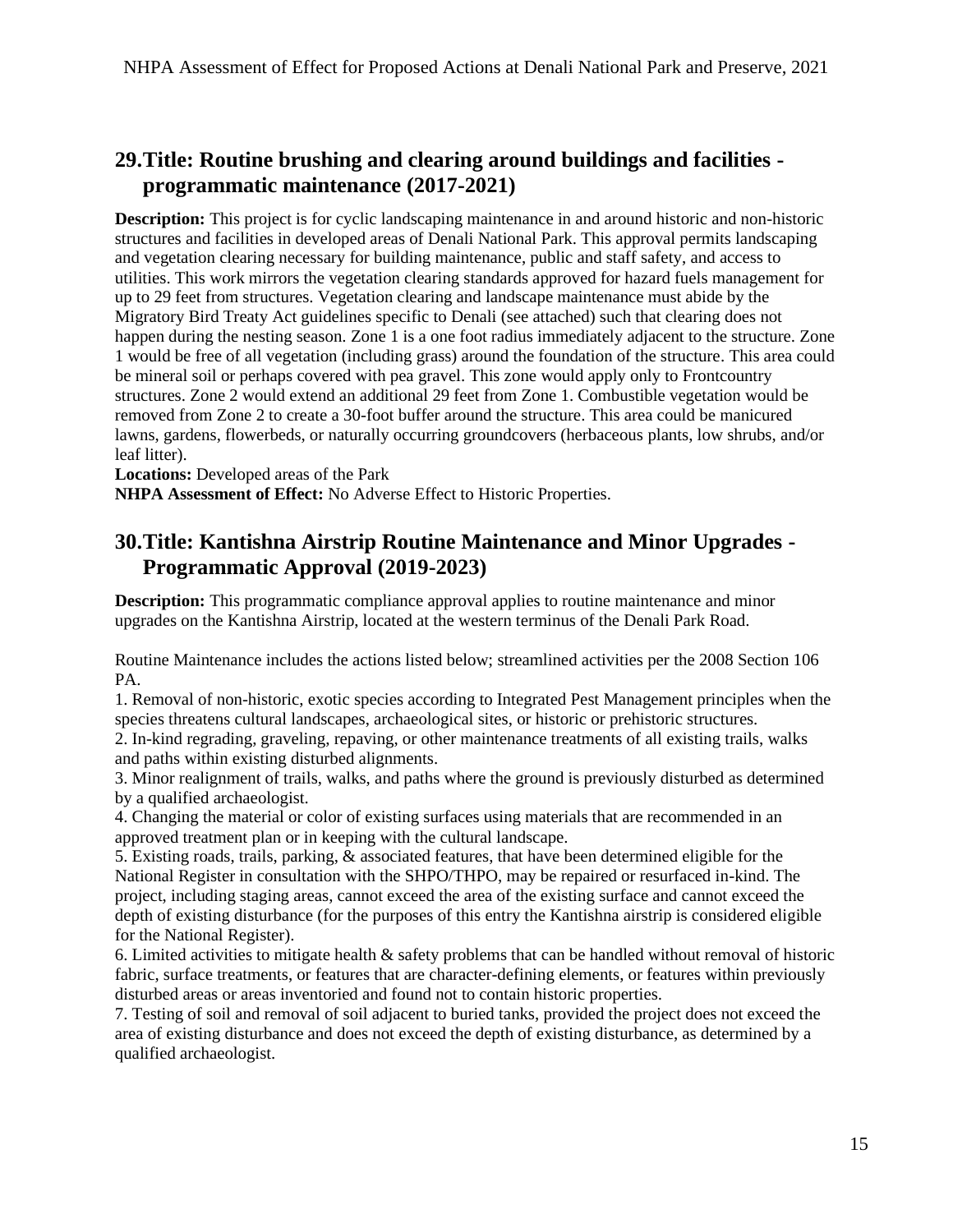8. Removal of both natural and anthropogenic surface debris following volcanic activity, tropical storms, hurricanes, tornados, or similar major weather events, provided removal methods do not include ground disturbance or otherwise cause damage to historic properties.

9. Maintaining existing vegetation on earthworks, trimming trees adjacent to roadways and other historic roads and trails.

**Locations:** Throughout the park **NHPA Assessment of Effect:** No Adverse Effect

# <span id="page-15-0"></span>**31.Title: Mitigate Dust on the Denali Park Road for Concessions Operations and Visitor Experience (2018- 2022)**

 A component of this project will apply dust palliatives (calcium chloride) to the park road to reduce **Description:** This project is a three component project. The A component will purchase the Calcium Chloride and provide the funding for two seasonal WG-10's and one seasonal WG-08 who will apply the dust palliative. The B component will fund leasing a water truck for the duration of the season. The C component will fund monitoring of dust palliative migration by the Resource Management division. The blowing dust and fine gravel loss. This project will also renew 15 miles of road previously treated with calcium chloride up to 7 years ago. The renewed sections will receive reduced applications rates. This project will be accomplished using seasonal NPS personnel and equipment. 400,000 visitors travel the park road each season on a managed Visitor Transportation System. Dust is a significant issue as it reduces visibility from bus windows, makes breathing difficult and significantly affects the visitor experience, as Park Road

**NHPA Assessment of Effect:** No Adverse Effect

### <span id="page-15-1"></span>**32.Title: Reestablish Road Design Standards on the Denali Park Road (MP 15-31) (2018-2022)**

 **Description**: This project will reestablish the road width to the Denali Park Road Design Standards adopted in 2007. The project will remove material that has migrated beyond the 24'-28' standard road runoff decreasing potholes. This section of road has the highest potential for potholes and therefore width. Through deferred maintenance over the years the amount of gravel has accumulated and caused the increase in road width. The road was originally widened in the early 1960's to allow for safer travel for the first 30 miles. Other factors such as natural slope degradation, unstable subbase, seismic activity, and seasonal maintenance have caused gravel migration and added additional width to the south side of the road over the past 50 years. Gravel will be extracted from the edge of the road with an excavator and placed into dump trucks. Recovered gravels will be transported to a screening plant set up at MP 26 where vegetative matter and other unusable materials will be screened out. Reusable gravels will then be stockpiled, hauled and re-spread on the driving surface to improve driving conditions and promote receives the most complaints from visitors. Materials that are unsuitable for the road will be used in the reclamation efforts at Teklanika pit. Work will be completed by NPS day labor crews using NPS owned and rental equipment. Supplies and materials will be purchased with these funds to support the project. **Locations:** Park Road

**NHPA Assessment of Effect:** No Adverse Effect

### <span id="page-15-2"></span>**33.Title: Utilizing Quaternary chronologic techniques to constrain tectonic and climate influences on landscape evolution (2018-2021)**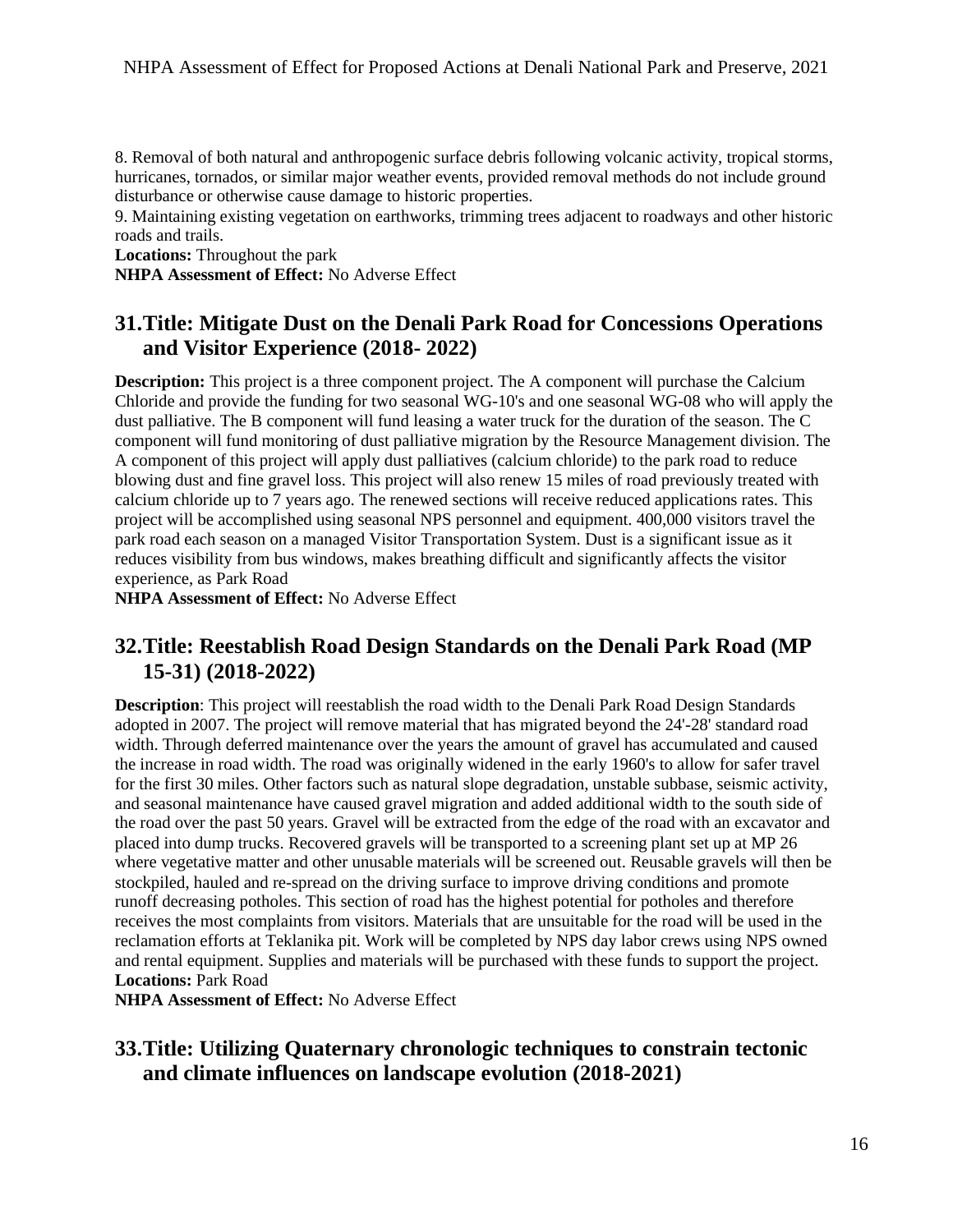**Description:** Researchers will focus sampling along the first 1/3 of the Park Road corridor from approximately the Park entrance to Sable Pass, with possible locations along the Savage and Teklanika Rivers, north of Mount Healy. They will be attempting to make geomorphic and chronologic correlations between the Healy-Nenana confluence region and the Park Road corridor. Sampling will be conducted following established procedures that are a very minimally invasive/destructive sampling procedure. They will find large boulders that have come to rest, most circumstances by prior glacial positions, and remained stationary. They will collect an approximate 3 grams of quartz-rich rock from the boulder by attempting to find small flakes and fractures on the surfaces to pry the rock fragments from. The samples are generally about 1-3 cm in thickness and about the size of one's palm.

**Locations:** Several key locations have been determined both the north and south of immediate access from the Park Road corridor and may require other transport means. During FY18 we plan to focus on the region between the Park Entrance and Sable Pass with potential locations north of Mount Healy along the Teklanika and Savage Rivers.

**NHPA Assessment of Effect:** No Historic Properties Affected

# <span id="page-16-0"></span>**34.Title: Section 110 Archeological Inventory (2018-2022)**

 **Description:** This project will encompass all activities that help fulfill the Park's legal responsibilities under Section 110 of the National Historic Preservation Act (54 U.S.C. 306102) to identify, evaluate, and protect historic Properties. Section 110 inventory activities include survey, evaluation, testing, and protection of cultural resources (archeology sites, historic structures, cultural landscape, museum objects, and ethnographic resources).

 Remote locations (greater than 8 miles for roads) may be accessed via fixed wing or rotor aircraft. The As of 2018 less than 1% of the park has been surveyed for cultural resources. Survey: Whenever possible survey areas will be accessed on foot or by non-motorized watercraft. number of helicopter landings will vary per year based on 110 survey area needs; the MRA is in process.

 additional shovel tests may be excavated to help determine site significance and eligibility for the Subsurface Testing: Subsurface testing will be limited to what is needed to establish deposition context at sites. Shovel tests will by  $30x30cm$  in diameter. Test Units  $(1x1m)$  may be excavated on a very limited basis with Park Archeologist approval. When conducting condition assessments of sites National Register of Historic Places.

 Collections: In general, surface collections will not be made unless the artifacts are of distinct material or form or are in danger of being looted, destroyed, or removed. All items found in subsurface contexts will be collected. All collections will be cataloged and accessioned into the DENA collections by DENA staff.

**Locations:** Throughout the Park **NHPA Assessment of Effect:** No Potential to Cause Effect to Historic Properties

# <span id="page-16-1"></span>**35.Title: Dynamics of the Denali Caribou Herd (2018-2021)**

**Description:** The overall goals of this research during FY2018 - FY2021 are to continue monitoring long-term population trends, vital rates, and other population characteristics that determine the status of the Denali Caribou Herd, and to complete research on survival patterns and habitat selection of male caribou.

**OBJECTIVES**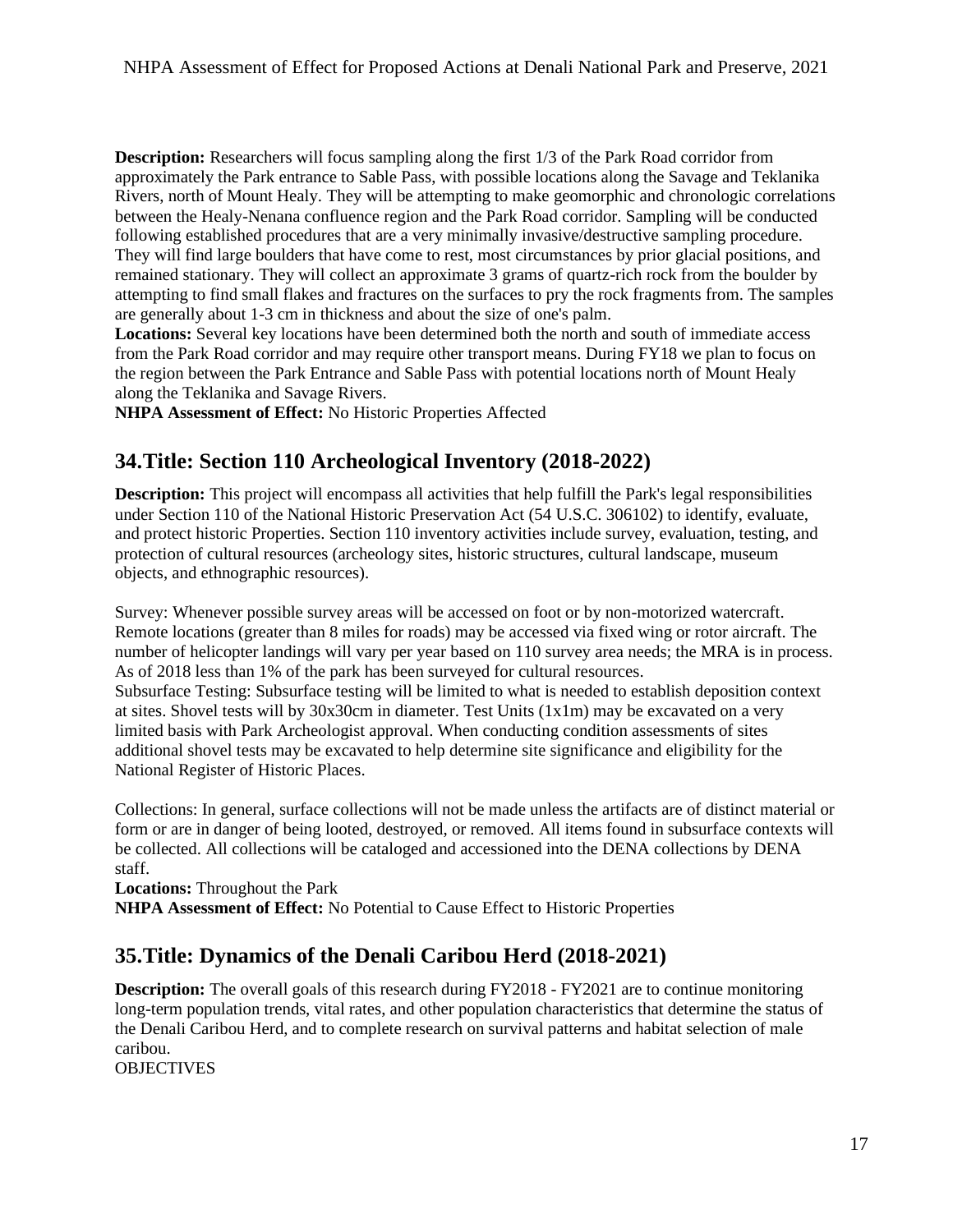1. Estimate the population size and composition in late September each year.

2. Determine productivity, survival patterns and age structure of adult females;

3. Assess calf production and recruitment;

4. Investigate the patterns of survival and habitat selection of male caribou;

5. Relate caribou population status, trends, and vital rates to climatic variables and predator population characteristics.

Capture and Radiocollaring: Female caribou are captured by helicopter darting and radiocollared to monitor survival, productivity and movements, and composition surveys and herd counts. In March, I instrument 12 female calves to provide recruits for the age-structured sample and to monitor productivity of young age-classes. Females captured as 10-month-olds but not recruited into the age-structured sample have their collars removed at about 4 years of age.

We use carfentanil citrate/xylazine hydrochloride for immobilizing. A Supercub working with the helicopter locates caribou for darting, monitors darted caribou during induction, and checks on caribou captured on previous days. Once a caribou is immobilized, it is fitted with a radiocollar and standard body measurements are taken. Once processing is completed, caribou were given naltrexone hydrochloride and yohimbine hydrochloride to antagonize the effects of immobilants.

Radiotelemetry: Radiocollared caribou are relocated by radiotracking from fixed wing aircraft every 2 months. In addition, female caribou are located to assess natality (mid-May), and to aid in composition surveys and the annual census.

Pregnancy assessment: In mid-May, all radiocollared cows  $\geq$  2-years-old are located by helicopter and observed to assess their pregnancy status based on a calf at heel, udder distension, or hard antler presence.

Composition surveys: I conduct 2 helicopter surveys to assess the age/sex structure of the herd annually (early June, late September). During these surveys, a search area based on the distribution of radiocollared caribou immediately prior to the survey is intensively searched and all caribou encountered are approached at close range with a helicopter and classified by age and sex.

 Population estimation: Annual herd size is determined from an estimate of the number of adult cows in the population based on postcalving survey results. We intensively search each survey block by helicopter without the aid of radiotelemetry. Caribou groups encountered are counted and classified, and we determine the occurrence of marked individuals within groups via radiotelemetry. Simultaneously, a Supercub locates all radiocollared females in or adjacent to the survey block. Periodically through the survey, we compare notes between the 2 aircraft crews to determine marked groups missed by the helicopter in areas already surveyed; those groups are then relocated by the helicopter and counted. In addition to adding these caribou to the totals counted, this information provides an assessment of sightability relative to group size during the survey. Because most cows and calves tend to be in large groups at this time of the year, sightability is generally very high and strongly related to group size. **Locations:** Throughout the Park and Preserve

**NHPA Assessment of Effect:** No Potential to Cause Effect to Historic Properties

# <span id="page-17-0"></span>**36.Title: BLM AIM Aquatic Surveys in Kantishna (2018-2021)**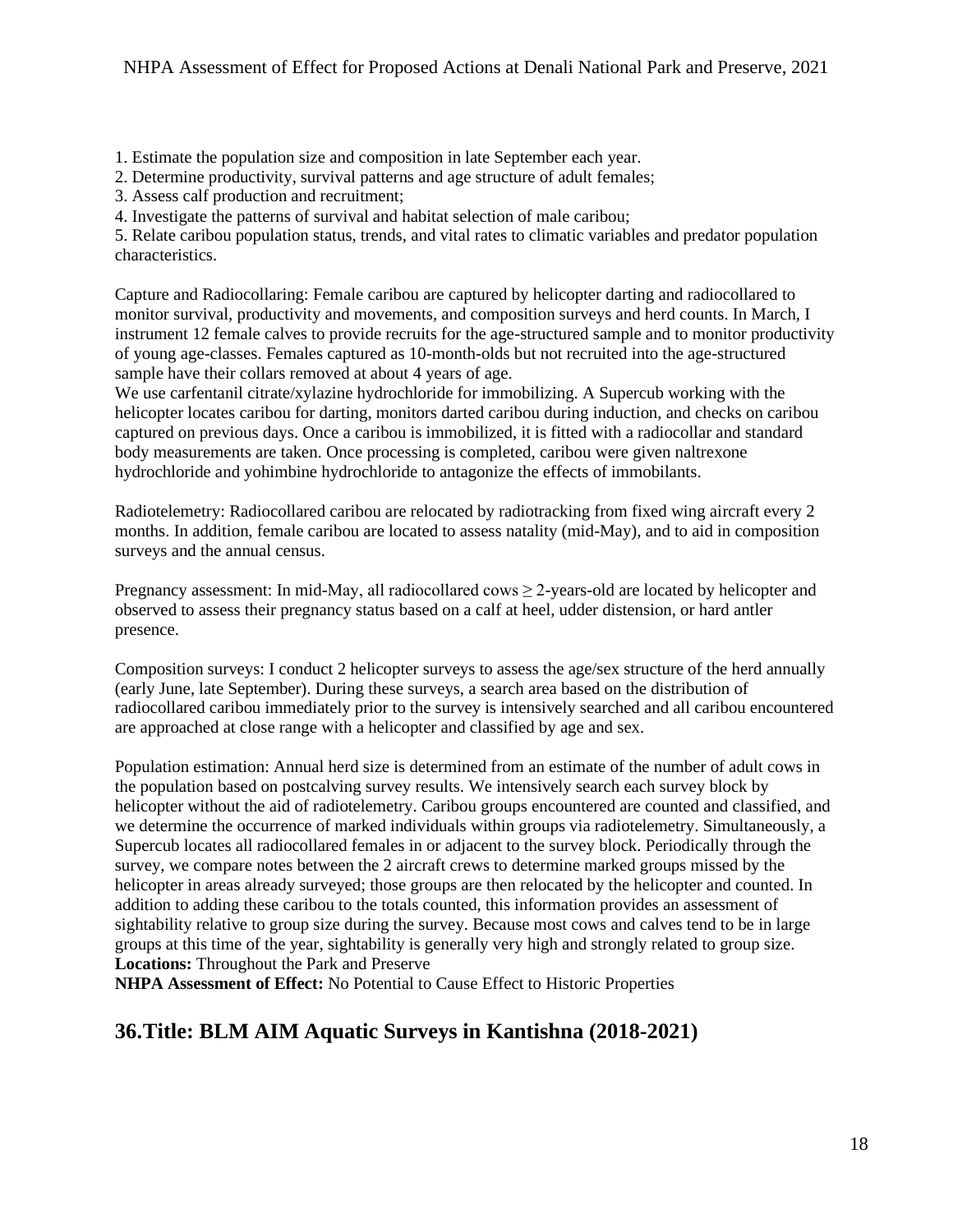**Description:** This project will work towards assessing the condition of placer mined and reclaimed streams in order to prioritize restoration project needs. The field assessments will be conducted in partnership with experienced BLM field crews using their proven National Aquatic Monitoring Framework (NAMF) methodology. 2018 is the initial pilot year for the study with plans to continue surveys in the Kantishna Hills for approximately 2-3 weeks a year for the following 2-4 years. DENA is currently working with BLM to create a spatially randomized design (see attached map) for a total of 30- 40 random sample sites and approximately 10-15 targeted sites (mined and reclaimed locations). The random sample sites are chosen from a list of Base and Oversample sites; when a Base site fails to meet site criteria, an Oversample site will be used in lieu of.

**Locations:** Streams and Rivers in the Kantishna Area

**NHPA Assessment of Effect:** No Historic Properties Affected

# <span id="page-18-0"></span>**37.Title: Using citizen science and ecological field work to assess the impacts of climate and habitat changes on alpine wildlife in Denali National Park and Preserve (2019-2021)**

 land cover, and plant phenology. The project will also develop a citizen science program that engages **Description** We will assess how abiotic conditions, habitat and land cover, plant phenology, and species interactions affect the occurrence of key alpine vertebrates: collared pikas, AGS, hoary marmots, Dall sheep, and ptarmigans. Research will provide broad-scale maps of the distributions of these species, as well as detailed spatio-temporal predictions for how they will respond to changing abiotic condition, park visitors in the process of ecological science, while contributing data that can be used to address the study objectives.

**Locations:** Throughout the Park **NHPA Assessment of Effect:** No Historic Properties Affected

# <span id="page-18-1"></span>**38.Title: Dinosaurs of the lower Cantwell Formation, Denali National Park and Preserve: insights into a Late Cretaceous, high-latitude ecosystem in a greenhouse world (2019-2021)**

 **Description:** Multi-day backpacking trips into areas and will request backcountry permits for the areas 2019. However, we may visit other sites in the LCF as day trips or short overnight trips at any point number and a GPS waypoint. Significant specimens will be photographed, and a subset will be imaged preservation are appropriate. In addition to possibly collecting tephra (volcanic ash) samples for physically collect a small number of fossils when necessary. We will do this sparingly and will limit our collections to body fossils (bones/teeth) or particularly significant track specimens that will are at risk of we intend to camp in. Our primary target period for fieldwork will occur between June 24 and July 7, during the summer season (June-September). At specimen sites, individual specimens will receive a field using photogrammetry. Silicone peels (Silputty) will be made for some tracks when size, weather and radiometric dating (approximately 1 gallon of sediment, volumetrically), we also request the option to being lost due to erosion. When possible, we will inform the park geologist or his representative before collecting. To date, our collections have been very minimal.

**Locations:** Big Creek drainage, park at the Tattler Creek pullout and hike north up the drainage. We will cross over a saddle east of Sable Mountain into the drainage.

**NHPA Assessment of Effect:** No Potential to Cause Effect to Historic Properties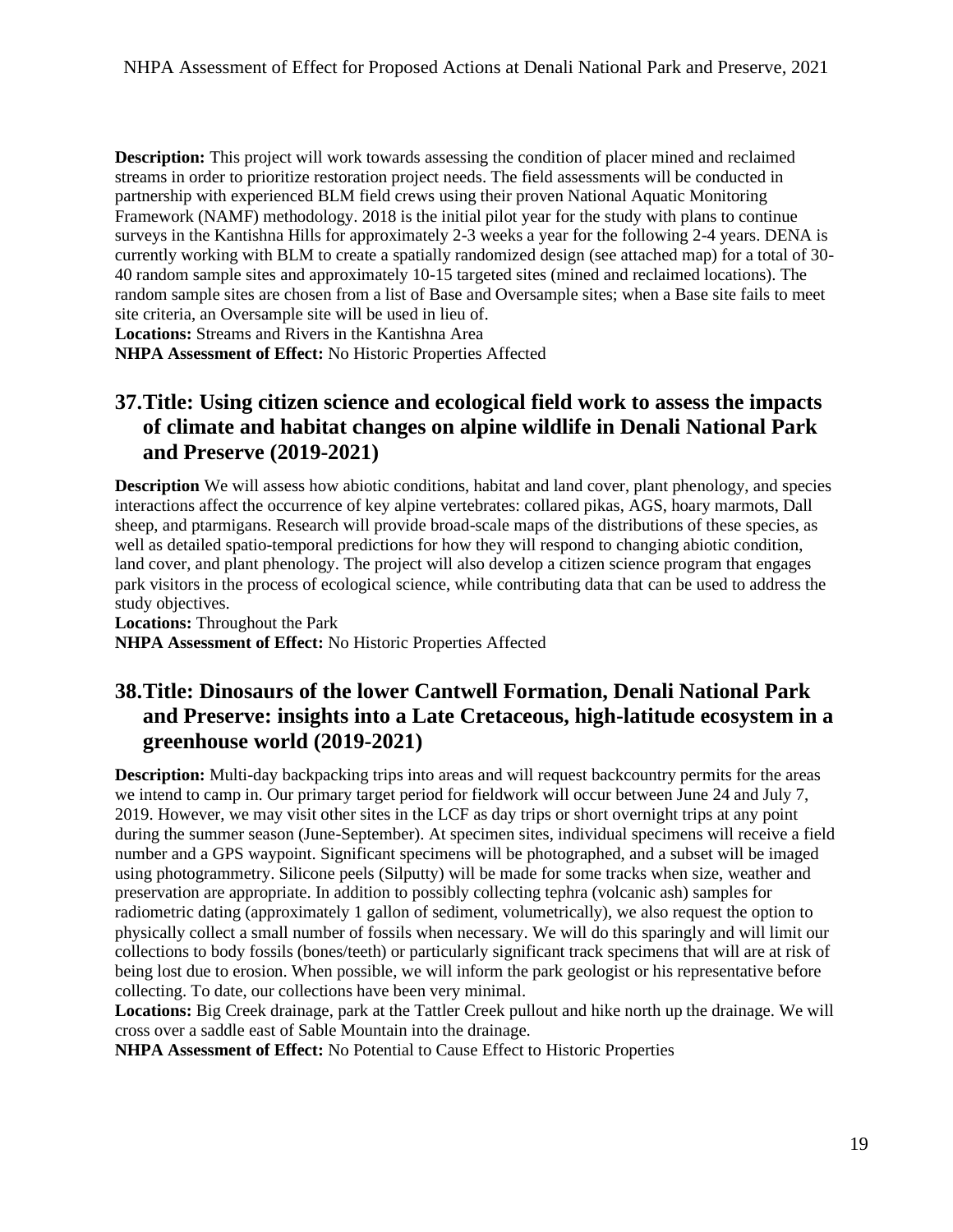# <span id="page-19-0"></span>**39.Title: Monitor physical and biological components of permafrost on burned and un-burned sites near Gosling Lake, Denali National Park and Preserve (2019-2023)**

 **Description:** This sampling period, the research project will utilize the platform of an unmanned aircraft segment lasting  $10-12$  minutes each, totaling  $\sim 2$  to 2.5 hours of flight time for the entire research area. system (UAS) with a swappable payload to carry a multi-spectral sensor and a radiometric thermal sensor. The UAS will be operated between 100 and 120 meters AGL, at speeds of 10-15 mph over both transect sites. There will be  $\sim 8$  take-offs and landings per transect site ( $\sim 50$  acres each), and each flight Other UAS operations related to natural and cultural resources best practices, digital security, etc. can be referenced through the Small Unmanned Aircraft Systems in NPS Operations Programmatic Approval 2019-2023, Project ID 84620 in PEPC

**Locations:** Northwest area of the Park

**NHPA Assessment of Effect:** Potential to Cause Effect to Historic Properties

# <span id="page-19-1"></span>**40.Title: Grizzly Bear Population Ecology and Monitoring Study (2019-2022)**

**Description:** The objectives of this study are to understand the dynamics of the grizzly bear population and to identify factors primarily responsible for affecting those dynamics in the east end of Denali National Park and Preserve.

Summary of proposed field methods and activities:

The study relies on radiotelemetry to acquire information about individual bears and therefore requires catching animals to attach radio collars. Bears in the study area are located for capture using a small fixed-wing aircraft. Once located, bears are darted from a helicopter using an immobilizing drug delivered in a projectile syringe fired from a syringe rifle. Darted bears are monitored from the aircraft until they are immobilized, at which time the helicopter crew lands to process the bear.

Standard morphological measurements, such as head and neck circumference and body length as well as weight, are taken to monitor growth and physical condition. Bioelectrical impedance analysis (BIA) is used to determine percent body fat. BIA is the same method used to determine body fat in humans. The resistance measurement is entered into a formula specific to grizzly bears to calculate percent body fat. Blood samples are collected to assess disease exposure.

 **Locations:** Researcher is authorized to work in "eastern" study area during this phase of the project from roughly Kantishna east to the east park boundary, north of the Alaska range.

**NHPA Assessment of Effect:** No Potential to Cause Effect to Historic Properties.

### <span id="page-19-2"></span>**41.Title: Access to Rainy Creek (ANILCA inholding) Special Use Permit (SUP) for construction of Guest Facilities (2021-2022)**

 existing cabin, and construction other structures as part of a lodge facility on their three private parcels **Description:** Denali National Park and Preserve is preparing to issue a one-year (May 1, 2021 - April 30, 2022) special use permit (SUP) for the activities requested by Hank Swan on behalf of the Kantishna Hills LLC owners who are initiating construction of 5-10 cabins and employee dorm, renovation of an (13 acres total) on Rainy Creek. The applicants are requesting use of national park lands to stage equipment and construction materials, an additional 60 road travel permits in 2020 to transport equipment and materials to Kantishna, permission to use a helicopter to sling-load construction materials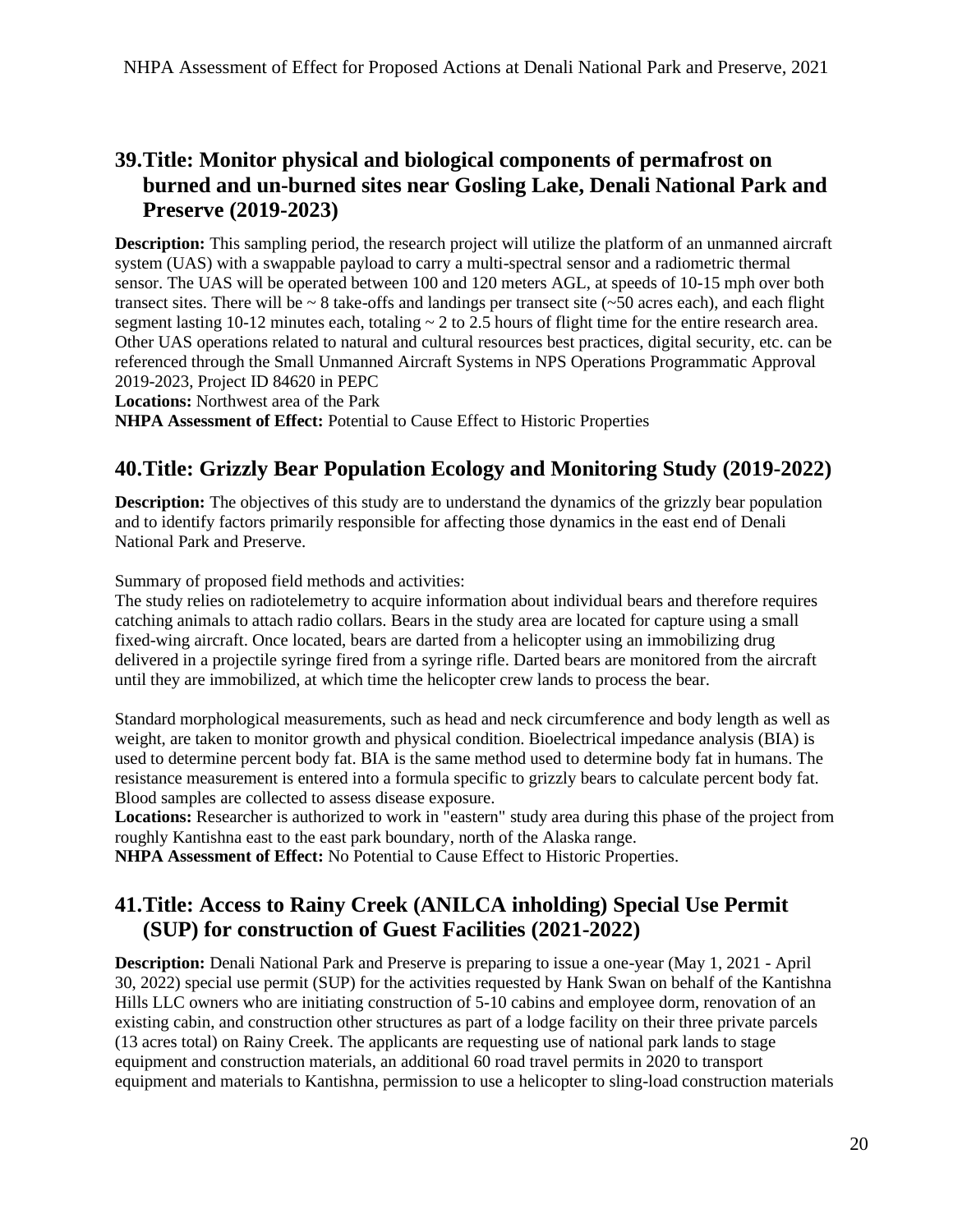from two of the requested staging areas on NPS land to their property, permission to use a helicopter to transport employees to the Kantishna airstrip if stranded by high water on Moose Creek, brushing of roads and staging areas, and use of a snowmachine and groomer to create a fixed-wing aircraft winter landing strip on NPS land near their property and a snow machine trail stretching between Glen airstrip and Rainy Creek inholding property.

 The helicopter use is in support of construction only with constraints on daily operation timing. Sling- helicopter sling-loads will provide for more efficient delivery, facilitating summer construction, which loads would allow transport of materials during the early season (June) period when the volume of water in Moose Creek is typically high making crossing the creek multiple times with high-clearance vehicles unsafe. Sling-load operation would also be allowed during the rest of the summer season with constraints on daily or weekly timing to minimize noise intrusions on Moose Creek area hikers. Use of the would likely reduce the amount of and length of time materials are stored on NPS lands. The applicant will be encouraged to use the end of visitor season period (after Road Lottery) to use the road access to pre-stage materials for the following winter and spring prior to the start of visitor season. **Locations:** Kantishna

**NHPA Assessment of Effect:** No Potential to Cause Effect to Historic Properties.

# <span id="page-20-0"></span>**42.Title: Quinzee Huts Winter and Summer Locations (2019-2023)**

 Spring for Summer storage and use and again in the Fall for use by concessioners. The move requires **Description:** This project is to seasonally place and replace Quinzee huts along the park road. Quinzee huts will be transported along the park road using NPS crews and equipment to various locations in the dump trucks, flatbed trailers (in some cases), pilot vehicles, and laborers to stabilize the foundation when placed in their new locations.

Any changes in siting or number of quinzees pursuant to this programmatic compliance is to be brought before compliance for management review and approval. Locations are to be reviewed and updated accordingly in PEPC on an annual basis.

Placement and storage of quinzees is to remain outside of Wilderness and must be considered relative to the cultural landscape. **Locations:** Along the Park Road **NHPA Assessment of Effect:** No Adverse Effect

### <span id="page-20-1"></span>**43.Title: Trails Maintenance Plan (2018-2023)**

 DOCUMENT TITLED Trails Maintenance Plan for FULL description of project. Project Lead must report on **Description:** Trail Maintenance Plan, Trail Standards, and Trail Classification for Denali National Park and Preserve. This project seeks 5-year approval (thru Dec 31, 2023) to work on "in-kind cyclic" maintenance, stabilization and rehabilitation of existing trail systems located within Denali National Park and Preserve. SEE an annual basis to the compliance team all projects completed under this approval.

NON-HISTORIC TRAILS: Work is allowed under this plan on existing non-historic trails that are located within previously disturbed areas and do not exceed the depth of the previous disturbance. This work may include the following and comparable work: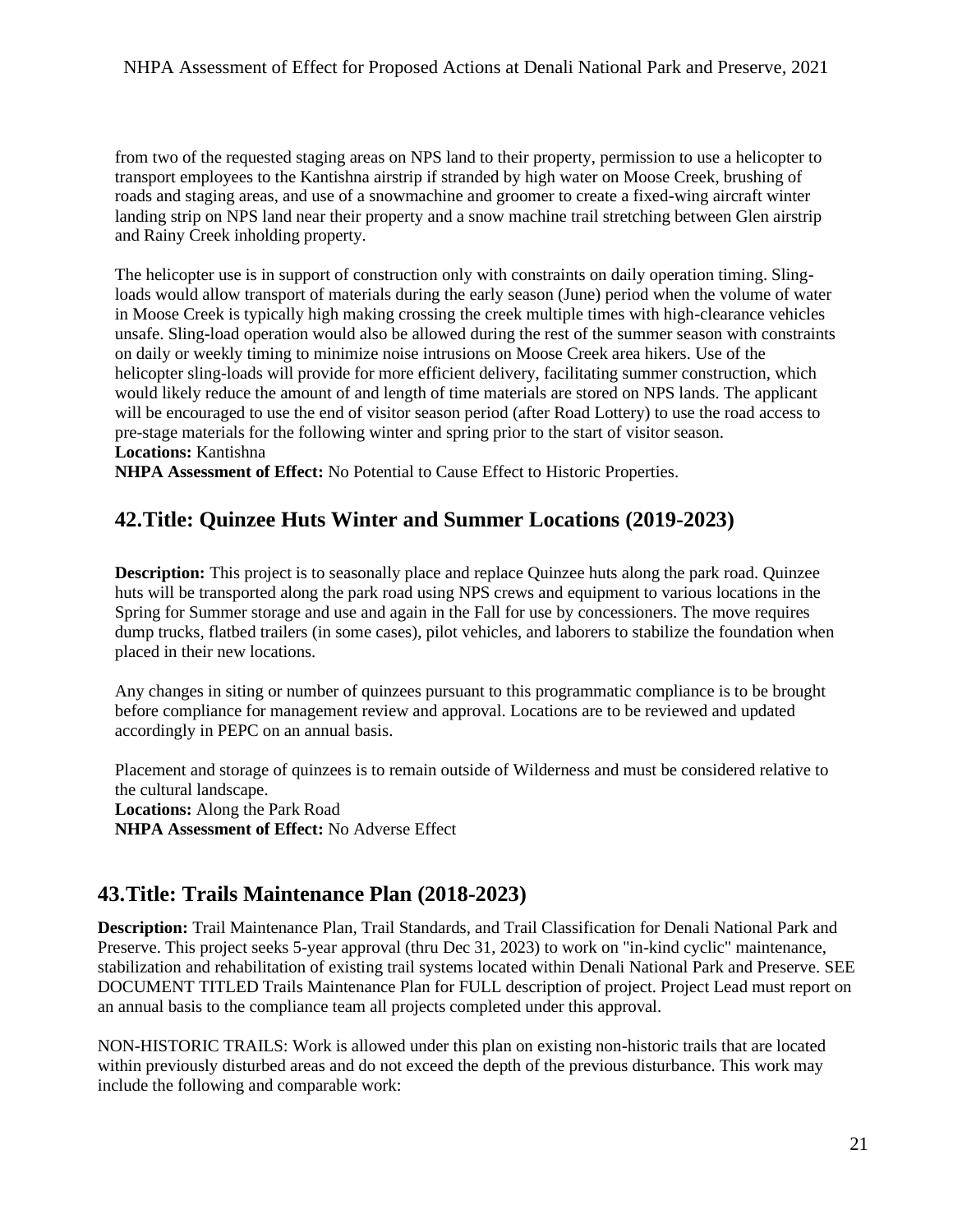- In-kind regrading, graveling, repaving, or other maintenance treatments of all existing trails, walks and paths within existing disturbed alignments.

-Minor realignment of trails where the ground is previously disturbed as determined by a qualified archeologist.

-Routine trail maintenance and cleanup with no ground disturbance.

-Removal of dead and downed vegetation using equipment and methods that do not introduce ground disturbance.

HISTORIC TRAILS: Including the Horseshoe Lake, The Triple Lakes, Savage Canyon, McKinley Bar, and Mt. Healy Overlook Trail. The following maintenance is allowed on these trails:

 area of the existing surface and cannot exceed the depth of existing disturbance. -Repair, routine maintenance, or resurfacing in-kind. The project, including staging areas, cannot exceed the

- Tree management.

-Routine maintenance of vegetation within CL with no changes in layout or design.

-Routine roadside and trail maintenance and cleanup with no ground disturbance.

-Removal of dead and downed vegetation using equipment and methods that do not introduce ground disturbance.

SIGNS: The following is allowed in regard to signs under this approval:

- Replacement of existing signage in the same location with similar style, scale and materials.

- New signs that meet NPS standards, provided the sign is not physically attached to a historic building, structure, or object (including trees) and the sign is to be located in previously disturbed areas or areas inventoried and found not to contain historic properties.

- Replacement of interpretive messages on existing signs.

- Small developments such as paved pads, benches, and other features for universal access to signs, in previously disturbed areas or areas inventoried and found not to contain historic properties.

- Temporary signage for closures, etc. in previously disturbed areas or areas inventoried and found not to contain historic properties..

**Locations:** Throughout the Park

**NHPA Assessment of Effect:** No Adverse Effect

## <span id="page-21-0"></span>**44.Title: Small Unmanned Aircraft Systems (sUAS) in NPS Operations (2019- 2023)**

 Management, Chapter 17 and Appendix 7. Permissions for UAS flights under NPS operational control for **Description:** This programmatic approval for NPS UAS (Unmanned Aircraft Systems) operations in Denali Park and Preserve permits training flights, use in emergencies (e.g. Search and Rescue), and administrative flights as defined under both 1(b) of the Conditions and Exceptions clause of the NPS Director's Policy Memorandum 14-05, Unmanned Aircraft - Interim Policy and NPS Reference Manual 60 - Aviation administrative purposes, such as:

• Scientific study

- Search and rescue operations
- Fire operations, law enforcement
- Natural and cultural resource stewardship
- Education/interpretation
- Training flights.

**Locations:** Throughout the Park

**NHPA Assessment of Effect:** No Adverse Effect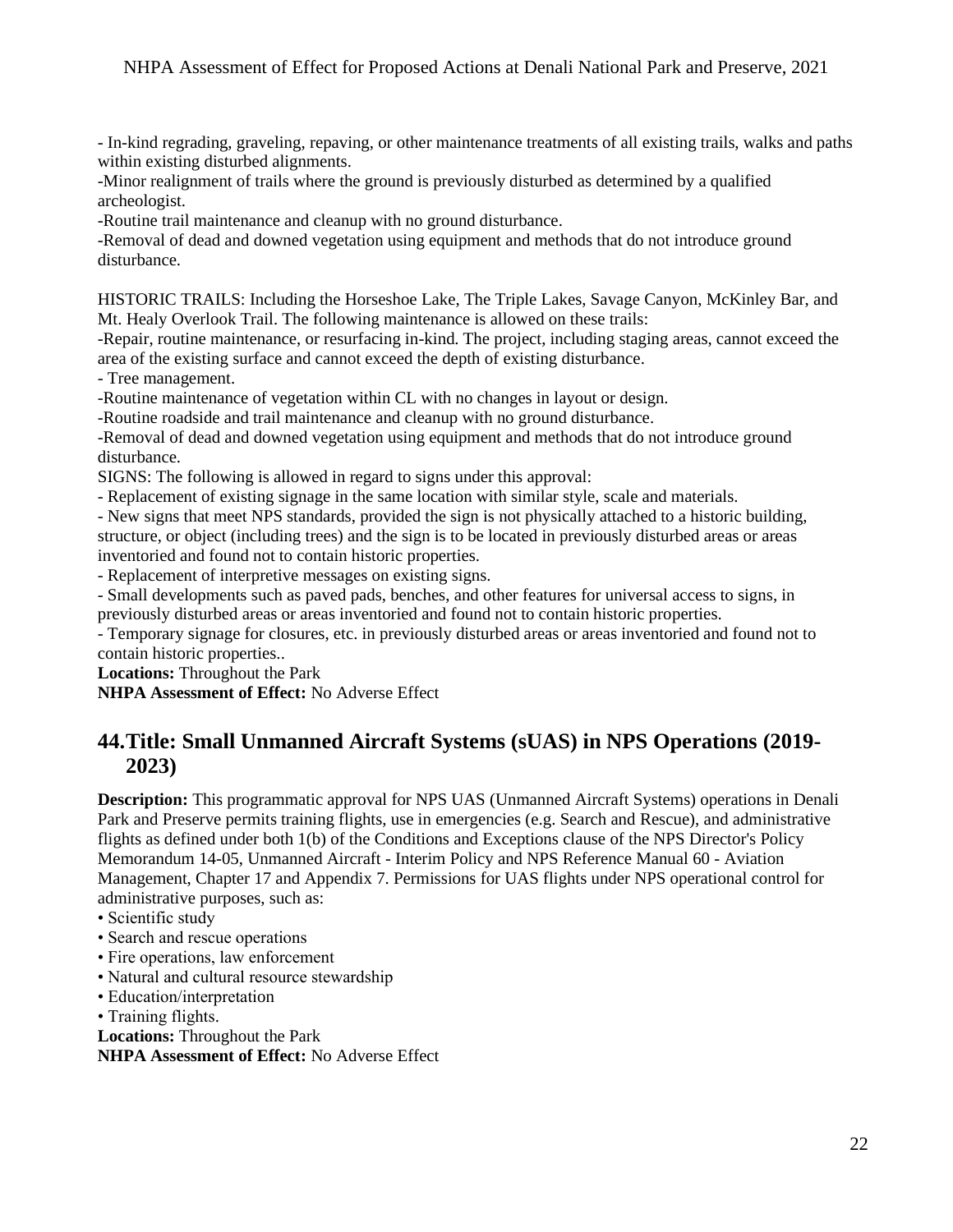# <span id="page-22-0"></span>**45.Title: Special Use Permits: Special Events (2019-2023)**

 programmatic categorical exclusion (PCE) document will serve as a formal record for routine activities and **Description:** The Backcountry Management Plan (2006) includes two tools to guide decision making related to trail formation and general access: Table 2-12: Decision Guide for Addressing Social Trail Formation and Table 2-11: Access Management Tools This compliance document covers the issuance of a Special Use Permit (SUP) for special park uses and events occurring within Denali National Park and Preserve. This functions performed under the SUP program related to events and requests for calendar years 2019 through 2023. This document only covers activities that have no potential to cause effect to historic properties. **Locations:** Throughout the Park

**NHPA Assessment of Effect:** No Potential to Cause Effect to Historic Properties.

# <span id="page-22-1"></span>**46.Title: Gray Jay Foraging Ecology (2018-2021)**

**Description:** The goal of this project is to examine foraging behavior and diet of Gray Jays to quantify vulnerability to changes in food availability. This project builds upon work already occurring on Gray Jays in the park and will take place in the study area previously outlined for the NPS Gray Jay study, between mile 237 of the Park's Highway and mile 4 of the Park Road. The study area is generally outside designated wilderness.

**Locations:** From the Park Entrance to Mile 4 of the Park Road.

**NHPA Assessment of Effect:** No Potential to Cause Effect to Historic Properties.

# <span id="page-22-2"></span>**47.Title: Double Mountain Radio Repeater Site (2020-2021)**

 maintenance, providing a significant operational impediment and safety issue. The project will install a already located, and will fill in most if not all of the known radio dead spots. If this location is not found to be **Description:** This project addresses historic radio dead spots along Denali National Park Road, between Savage River (Mile 15) and Sable Pass (Mile 38) due to existing repeater locations and area terrain. The historic radio dead spots inhibit emergency services, employee tracking, visitor services, and road temporary radio repeater on Double Mountain where existing seismic equipment (63.60657, -149.47013) is suitable, an alternative location (63.6434167, -149.5081333) to the north of Double Mountain will be used instead

**Locations:** Double Mountain

**NHPA Assessment of Effect:** No Adverse Effect.

# <span id="page-22-3"></span>**48.Title: Small-Mammal Monitoring at The Rock Creek Legacy Plots in Denali National Park and Preserve by CAKN (2020-2024)**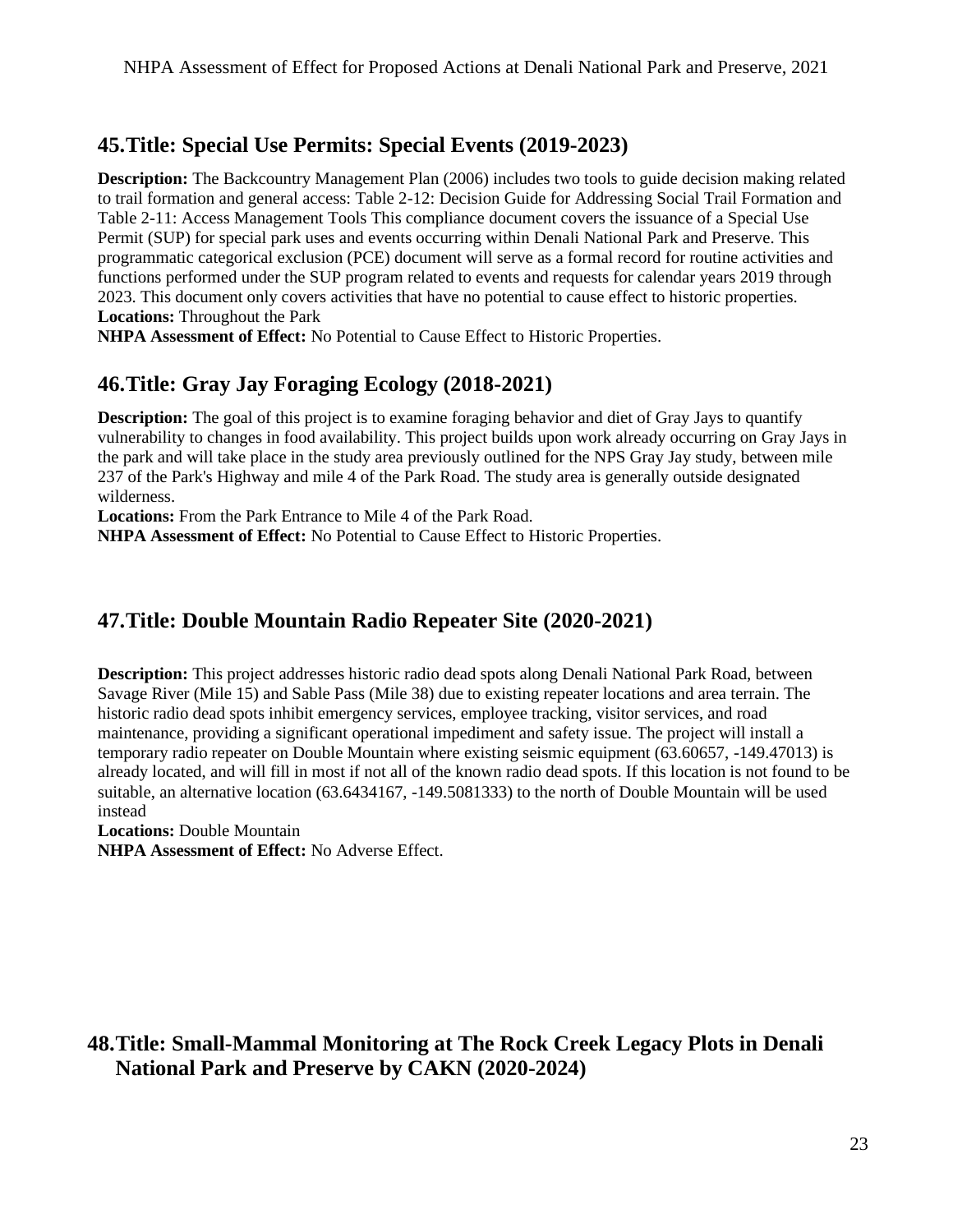comprised of a 10m x 10m grid containing 100 Sherman live-traps placed 10m apart in a square configuration. field procedures follow methodology described by Furtsch (1995) and Rexstad (1996, 2005) in which traps are: **Description:** Small mammals or voles have been monitored using mark-recapture methods via live-trapping techniques in Denali National Park and Preserve (DENA) since 1992. The objective of this project is to continue in perpetuity the long-term monitoring of small-mammal population dynamics, including estimates of density and abundance, on the Rock Creek legacy plots in DENA. The monitoring involves mark-recapture sampling via live-trapping of three species of voles (Myodes rutilus, Microtus oeconomus, and Microtus miurus) on four longterm monitoring plots established in 1992 (21 years ago). Each plot is approximately 0.8 ha in area and is We conduct small-mammal trapping for four nights in mid-August annually (usually around August 12). Our baited with irradiated sunflower seeds (microwaved to prevent germination of the sunflower seeds in DENA); padded with biodegradable cotton bedding (nestlets) and down for warmth; and are covered with plastic trap covers to keep animals dry. The 400 traps we deploy are checked three times daily (0600, 1300 and 2000). When we capture animals, they are identified by sex and species, and we determine their net weight and reproductive status. We implant unmarked individuals subcutaneously between the shoulder blades with passive integrated transponder (PIT) tags.

**Locations:** Alaska, Denali National Park and Preserve, Rock Creek Drainage

**NHPA Assessment of Effect:** No Potential to Cause Effect to Historic Properties.

# <span id="page-23-0"></span>**49.Title: Spring Small Mammal Monitoring in The Rock Creek Watershed (2020- 2022)**

 and setting out traps, four days' worth of trapping (4 plots of 100 traps checked 3x/day), and a final day to break **Locations:** Rock Creek watershed, same location as currently establish CAKN small mammal monitoring plots. **Description:** The purpose of this study is to add to the existing CAKN small mammal monitoring program by conducting an additional monitoring session during the second week of June. This would allow us to draw comparisons to spring trapping sessions completely between 1992 and 2002, and to establish a better understanding of overwinter survival of small mammals. Methods for this project would mirror those established for the current CAKN small mammal monitoring program, with the primary difference being time of year. Location of plots and camp would remain the same. Field work would consist of two days of establishing camp camp. We utilize Sherman live-traps and use PIT tags to conduct mark-recapture analysis. **NHPA Assessment of Effect:** No Potential to Cause Effect to Historic Properties.

# <span id="page-23-1"></span>**50.Title: The Critical Connections Program: Studying the Full Life-Cycle of Denali's Migratory Birds (2020-2024)**

**Description:** Document year-round movements of migratory birds that nest in Denali and assess how conditions across their year-round range affect their ability to return to their northern breeding grounds and successfully produce young. Summary of proposed field methods and activities:

1. Capture and remove tracking devices from individuals captured in previous years.

2. Individuals will be captured by luring them into mist nets using audio play-back calls.

3. After removing the tracking device, individuals will be released.

 collected for contaminant analysis. 4. Non-target individuals captured will be banded with USGS aluminum leg bands. A blood sample will be

 5. Some non-target individuals will also be banded with plastic color-coded leg bands to help identify them in future years and for future studies.

**Locations:** Includes the area within 2 km of the Denali Park Road and within 2 km of park campgrounds.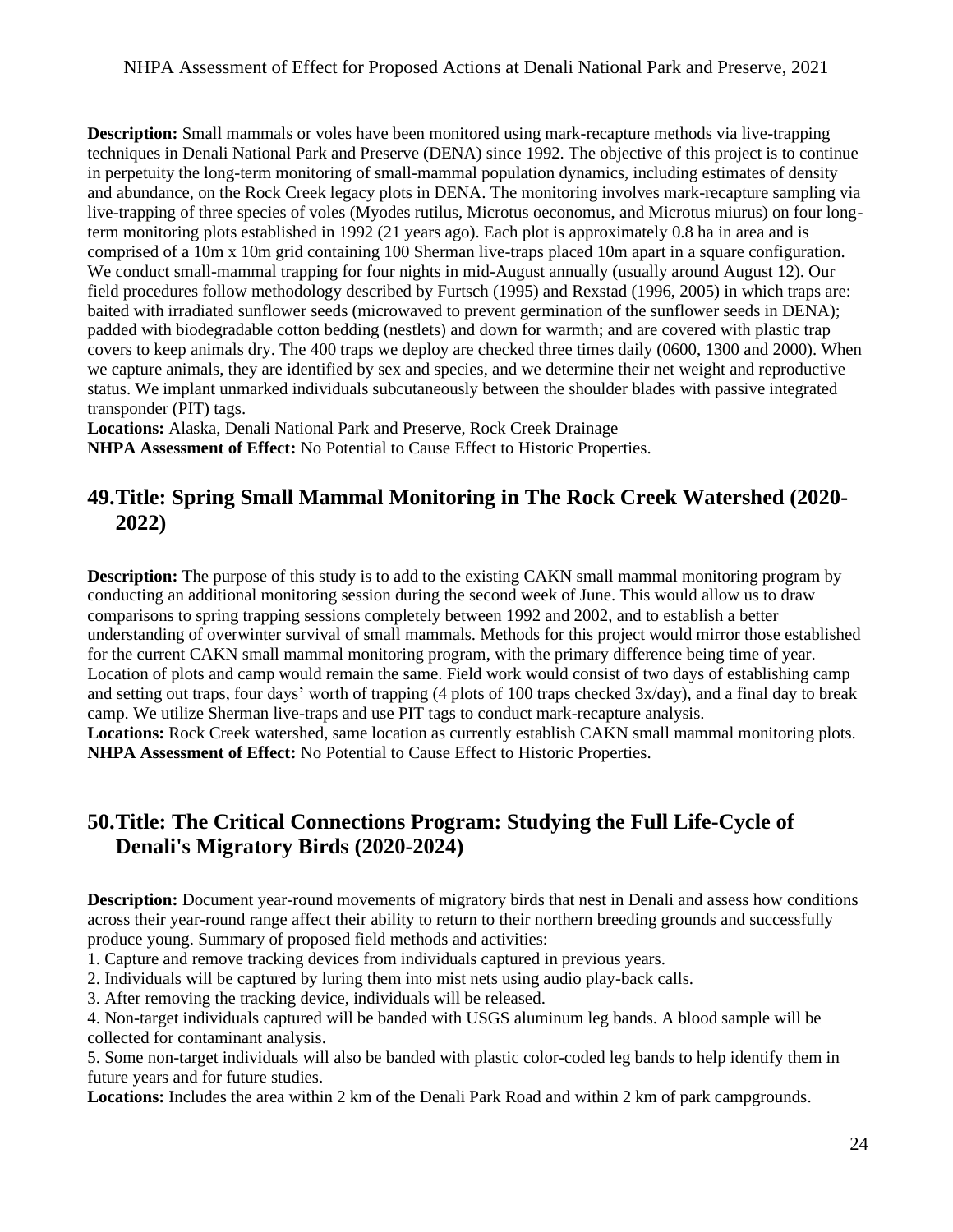**NHPA Assessment of Effect:** No Potential to Cause Effect to Historic Properties.

# <span id="page-24-0"></span>**51.Title: Removal of Non-Historic Materials and Downed Aircraft from Glaciated Environments in Denali National Park and Preserve (2020-2029)**

 **Description:** This project would allow the removal of non-historic materials, including downed aircraft, from of actions, including but not limited to overnight stays by removal personnel, use of fixed wing aircraft, use of glaciated areas of Denali National Park and Preserve for up to ten years (2020 - 2029). Actions taken under this authorization would be reviewed annually during the ten year period. Such removal efforts may require a variety helicopters for sling loads, and helicopter landings. Activities addressed by this project include:

• Removal of materials and structures, including downed aircraft, from glacial environments. Glacial environments include glaciers, moraines, and adjacent areas of exposed bare rock. Removal of debris from areas of the park covered in soil or with a higher potential for the presence of cultural resources are not included in this project and would require additional compliance.

• Removal of only non-historic materials and structures. Removal of historic materials requires additional review and compliance.

• The use of helicopters for debris removal including in designated and eligible wilderness.

Activities not addressed by this project that would require additional compliance include:

- Activities likely to affect cultural resources (such as if digging or disturbance of soil is required)
- Activities that would normally require a special use permit that are not specifically included in the list of activities addressed by this project

• Installations in wilderness, including monitoring equipment

 Additional requirements guiding the removal of materials and structures from glacial environments may be imposed with a special use permit, additional project-specific compliance, or other mechanism on a case-by-case basis.

**Locations:** Glacial environments throughout the Park

**NHPA Assessment of Effect:** No Adverse Effect to Historic Properties.

# <span id="page-24-1"></span>**52.Title: Rehabilitate Interior of Historic Superintendents Residence, P23**

 **Description:** This project will rehabilitate the interior of the historic Superintendents Residence (P23) and install bathrooms on the 1st and 2nd floor. New plumbing, fire sprinkler, fire alarm, and electrical systems will be installed throughout, according to current code requirements. New finishes and fixtures (including kitchen, bath functionality of the house so that it can be comfortably occupied .In addition, new energy efficient mechanical exterior walls will be insulated to the maximum extent possible. A vapor barrier and radon mitigation fan will be installed to prevent moisture problems and ensure healthy indoor environment. Some interior doors, most for the first time a fire sprinkler system in an important building with overnight occupancy. The work includes demolition of non-historic gypsum board wall and ceiling finishes throughout, and demolition of the kitchen and and lighting fixtures) will be selected appropriately compatible with this historic building, and to improve the equipment, including a high efficiency boiler and Heat Recovery Ventilator (HRV), will be installed, and all windows, and some of the wood flooring is original to the building (dating to 1941) and will be rehabilitated according to historic standards. Minor repairs to the original concrete basement walls will be made where duct penetrations have been cut in the past.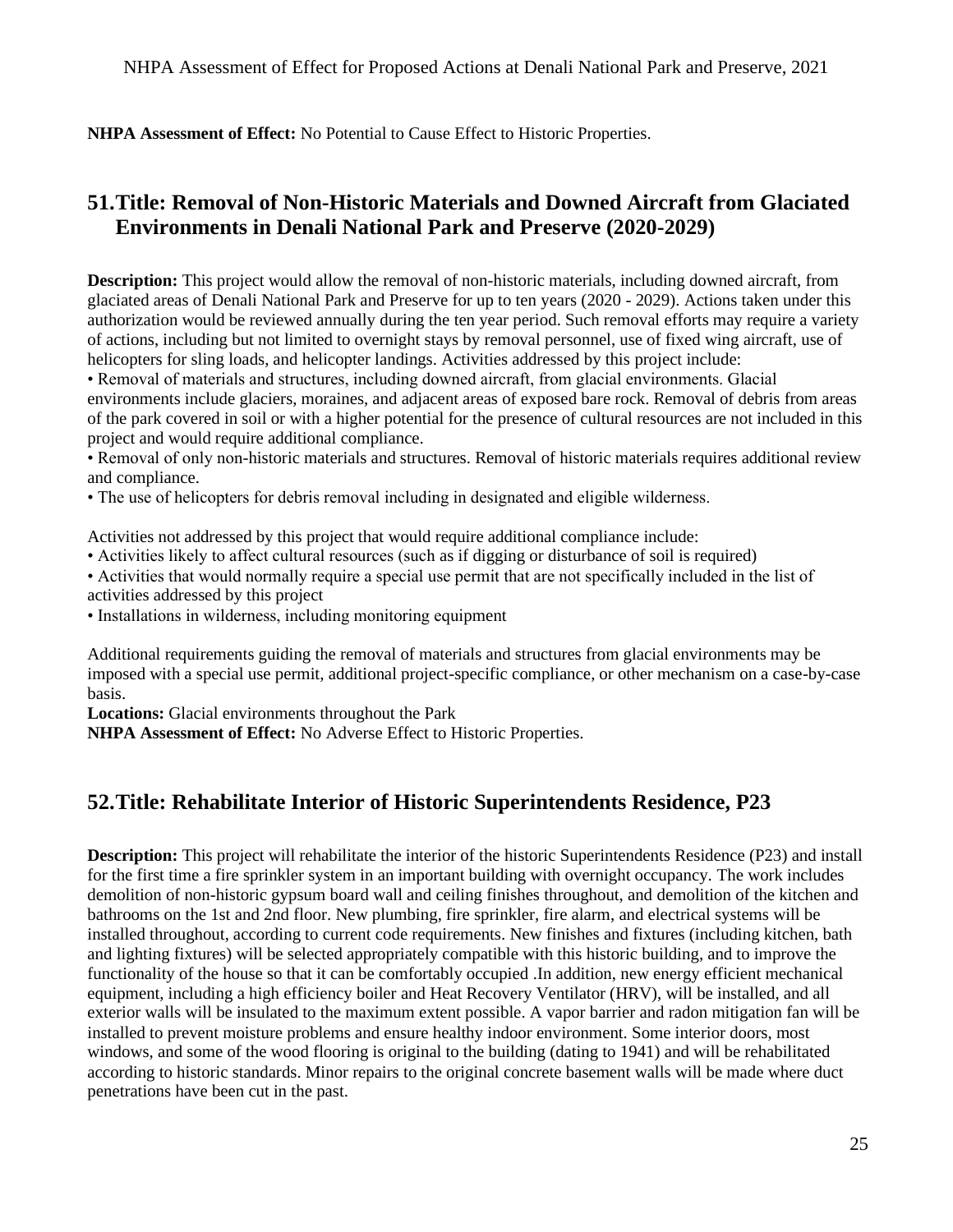Locations: Park Headquarters, mile post 3.2 of the Park Road **NHPA Assessment of Effect:** No Adverse Effect to Historic Properties.

# <span id="page-25-0"></span>**53.Title: Subnivean Camera Trapping in the Rock Creek Watershed (2021)**

**Description:** Deploy 6-8 subnivean (in the snowpack) camera traps in the area surrounding the Rock Creek small mammal plots to test feasibility of a non-invasive winter population study, to take place in 2021. Primary goals are to test two different motion-detecting cameras, two different containers for the traps, and assess potential for calculating population metrics using camera data. Camera traps would be located in boxes underneath the snow with open ends, allowing animals to pass through the box and be captured by the camera, mounted on the top. Traps would be deployed by digging down to place boxes at ground level, covering with snow, then left in place until snowmelt. Once cameras were melted out to the point of being visible, they will be collected.

**Locations:** Rock Creek watershed - between existing CAKN small mammal monitoring plots RR1 and RR2. **NHPA Assessment of Effect:** No Potential to Cause Effect to Historic Properties.

# <span id="page-25-1"></span> **54.Title: 2021 Denali National Park and Preserve Superintendent's Compendium**

**Description:** This compliance addresses the 2021 Denali National Park and Preserve Superintendent's Compendium.2021 changes have been implemented with respect to the following:

2.1(c) (1-3) Collection of fruits, nuts, etc.

Clarification that edible materials collected in the park do not have to be consumed within the park.

430(i)(1) Designated roads, parking areas, and trails open to electric bicycles, or specific classes of electric bicycles

Addition of new language to address a new activity.

4.30(i)(7) Electric bicycle use restrictions/conditions Addition of new language to address a new activity.

13.50

Addition of language to reflect the requirement in Executive Order 13991 that masks are worn and physical distancing is maintained on NPS property to limit the spread of COVID-19 and protect public health and safety.

Addition of language addressing permitting for commercial filming pursuant to an injunction issued under Price v. Barr.

13.934(b) Denali Park Road permits Minor updates to reflect current conditions and permitholders.

The proposed changes described above represent clarifications and minor amendments to existing regulations. A public comment period regarding proposed changes to the compendium was open from January 15, 2021 - February 15, 2021. Two non-substantive comments were received.

General information about park compendiums:

The Superintendent's Compendium is the summary of park specific rules implemented under the discretionary authority of the park Superintendent. The park compendium is updated annually and is a written compilation that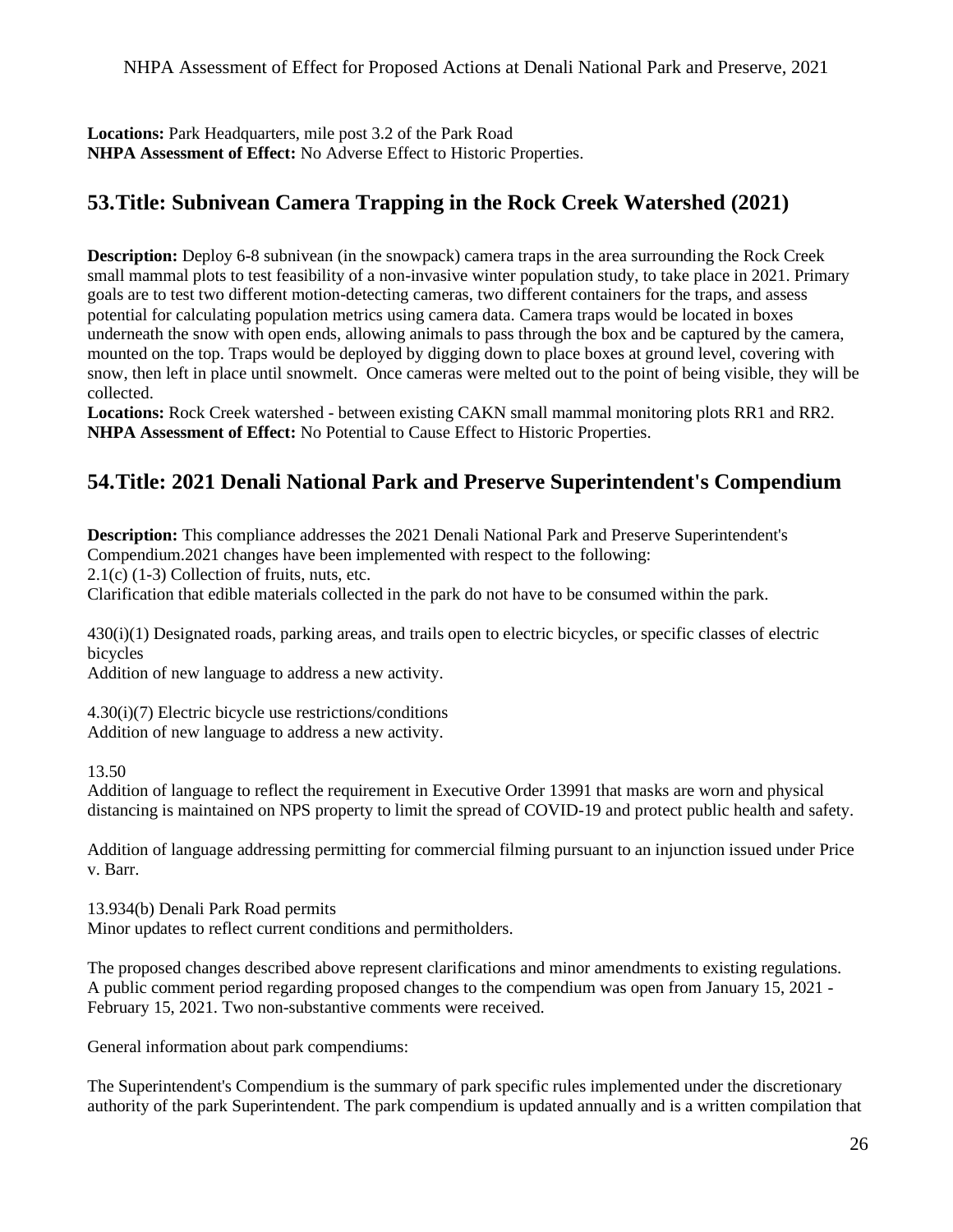addresses designations, closures, permit requirements, and other restrictions and/or specifications imposed under the discretionary authority of the superintendent. The Superintendent's Compendium is prepared in accordance with the delegated authority contained within the regulations in Title 36, Code of Federal Regulations, Chapter I, Parts 1 through 7, as authorized by Title 54, United States Code, Section 100101 and 100751, and establishes regulatory provisions for Denali National Park and Preserve. Parts 1 through 6 are general regulations applicable to all areas of the National Park System, and Part 13 contains special regulations specific to individual parks in Alaska.

 level.Regulations set forth in the Superintendent's Compendium are categorically excluded under the National The park compendium does not contain those regulations found in 36 Code of Federal Regulations (CFR) and other United States Codes (U.S.C.) and CFR Titles which are enforced without further elaboration at the park Environmental Policy Act (42 USC 4321 et seq.); Council on Environmental Quality regulations (40 CFR Parts 1500-1508); U.S. Department of the Interior (DOI) regulations (43 CFR Part 46); DOI Manual part 516; and NPS Director's Order 12 - Conservation Planning, Environmental Impact Analysis, and Decision-Making.**NHPA Assessment of Effect:** No Potential to Cause Effect to Historic Properties.

## <span id="page-26-0"></span>**55.Title: Effects of Nest Predation and Predator Abundance on Habitat Quality for Nesting Birds Across A Rapidly Changing Landscape**

 **Description:** Our overall goal is to identify the habitat characteristics and successional stages whereby habitat Road starting near Mile 7 and extending as far west as Mile 75. Within this area, we will limit our searches to Stop, the Toklat Road Camp, and the Teklanika Gravel Pit. We expect to monitor approximately 100 nests of all species combined each year. The primary method of nest monitoring will be miniaturized time-lapse digital quality is maximized for birds nesting in a rapidly changing landscape in Denali by identifying habitat patterns in reproductive success of a suite of nesting birds across the range of habitats in which they occur in Denali, from forests to alpine shrub-tundra ecotone. We propose to search for nests in a broad corridor along the Denali Park shrub/forest eco-tones at least 500 meters away but within 5000 meters of the park road. The study areas will exclude all campgrounds, formalized trails, visitor facilities such as the Teklanika Rest Stop and Toklat Rest cameras.

**Locations:** within 3 miles of the park road from mile 7-75.

**NHPA Assessment of Effect:** No Potential to Cause Effect to Historic Properties.

# <span id="page-26-1"></span>**56.Title: Mushing for Science - Modeling Snow Dynamics in The Forgotten Season (2020-2023)**

 of Denali National Park and Preserve. We will access study areas by foot (skis or snowshoes) and/or with **Description:** The goal of this project is to examine the interrelationships among topography, vegetation and snow depth in a heterogeneous mountain environment to determine how dynamic weather influences important attributes of Park ecosystems. We propose to gather snow depths and associated data within several study areas assistance from the Park kennels (mushing, ski-towing).

**Locations:** Primary observations and measurements will take place in and around previously established Central Alaska Network vegetation monitoring plots in the Rock Creek drainage, along Primrose Ridge, between the Teklanika River and Big Creek, and between Wonder Lake and the toe of the Muldrow Glacier. **NHPA Assessment of Effect:** No Potential to Cause Effect to Historic Properties.

### <span id="page-26-2"></span>**57.Title: Replace Pit Toilets at the East Fork and Gallop Cabins**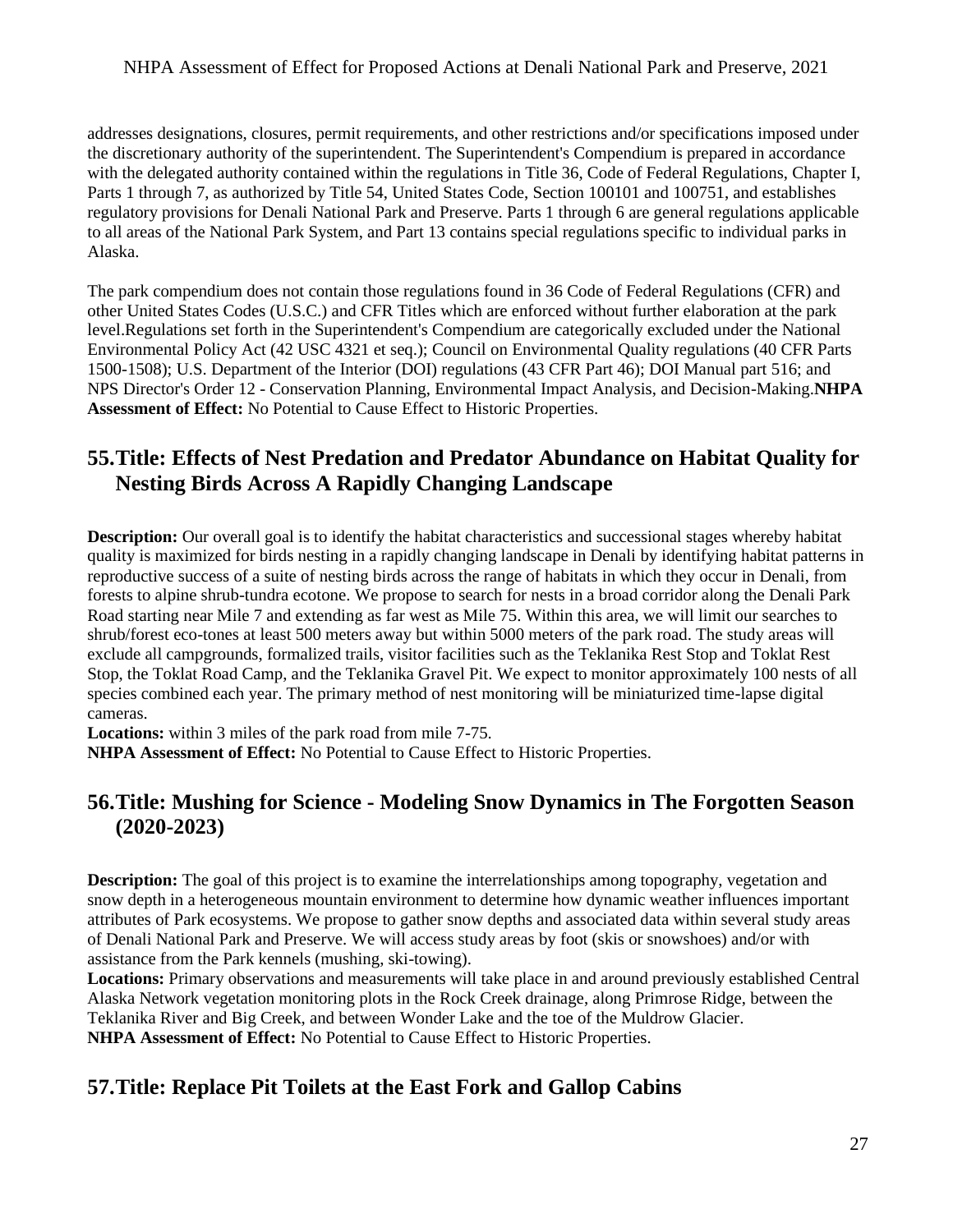SST's which are used throughout the park at the historic East Fork and Dean cabins and at the Gallop Cabin in Kantishna. The design will follow that used at two other locations in the Wonder Lake area. It will involve **Description:** This project entails construction of two environmentally friendly vented vault toilets also known as excavation for a 1000 gallon steel tank and the construction of an ADA accessible restroom facility with a concrete floor at both locations. The Gallop Cabin SST will be constructed, and old outhouse removed in 2020. The decision on location of the East Fork Cabin SST is on hold until other planning efforts are more complete, likely not until 2021. Updated maps will be provided at that time

**Locations:** East Fork Cabin Site and the Gallop Cabin Site.

**NHPA Assessment of Effect:** Undetermined

## <span id="page-27-0"></span>**58.Title: Improve Human and Wildlife Safety by Placement of Informational Signs on The Park Road**

**Description:** n an effort to improve human safety around wildlife, informational signs will be strategically placed along the park road. The signs will provide wildlife safety messaging pertaining to maintaining proper distances and not feeding wildlife.

**Locations:** Along the Park Road to mile 32.

**NHPA Assessment of Effect:** Undetermined

# <span id="page-27-1"></span>**59.Title: Close Abandoned Mine Shaft at Last Chance Mine in DENA to Improve Visitor and Wildlife Safety**

**Description:** The Last Chance Mine shaft was identified in an inventory as a visitor safety risk. The shaft is about seven to eight feet deep. The bottom five feet of the shaft are flooded, creating a water trap with three foot sheer walls from which it would be very difficult for a person to escape. The objectives of this project are to construct a permanent shaft closure that will eliminate a safety risk related to the abandoned mining feature. The preferred permanent closure method is to backfill the shaft with gravel. Concurrent with the shaft closure, nonhistoric, environmentally detrimental trash, such as plastics, will be removed from a historic mining cabin on the property. This project was originally scheduled for 2020 but was delayed due to the Covid 19 Pandemic. **Locations:** Kantishna area of the Park

**NHPA Assessment of Effect:** No Adverse Effect to Historic Properties.

### <span id="page-27-2"></span>**60.Title: Improve Drainage and Repair Trail Tread on the Windy 17B Easement OHV Trail**

 **Description:** This project will fix several drainage issues on the NPS managed easement across private property growing where water can't get off the trail. Two existing boardwalks have puddles forming at the beginning and ends, so that it can be dangerous to get an ATV on or off the structure. This project will extend the structures on the Windy Creek Trail. Steep sections of the trail are getting washed out and puddles are forming and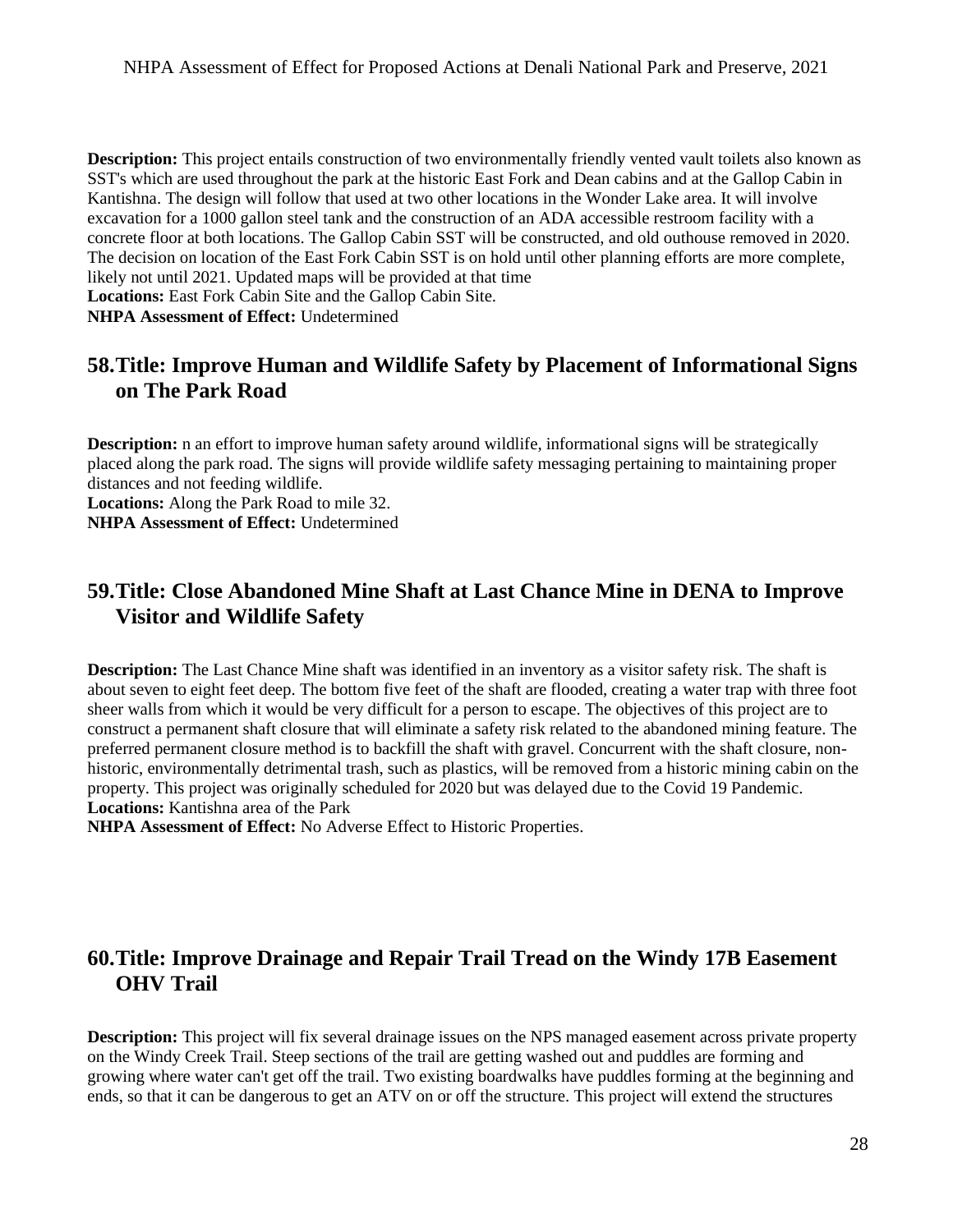through the puddles and create a sloped ramp to minimize mechanical erosion as machines get off and on the boardwalk. One 70' long puddle will be drained with a 50' long ditch and hardened using a porous pavement product backfilled with material borrowed from the ditch excavation. This project was originally scheduled for 2020 but was delayed due to the Covid 19 Pandemic.

**Locations:** Windy Creek Trail near Cantwell, AK

**NHPA Assessment of Effect:** Undetermined.

#### <span id="page-28-0"></span> **61.Title: Rehab Cultural Display at the Denali Visitor Center**

**Description:** The Park is proposed to rehabilitate one of the Cultural Displays in the Denali Visitor Center (DVC) in order to display a 10 ft. long bear spear on loan to the park from the Starr Family (the Starr Family wants the spear to be displayed). Work may include removing display backgrounds, installing wall and floor support mounts, redoing interp panels, make sure the protective plastic around the display is adequate to accommodate the artifact. The spear would be on display seasonally during the period of the loan in the season when the DVC is open to visitors. This project was originally scheduled for 2020 but was delayed due to the Covid 19 Pandemic.

**NHPA Assessment of Effect:** No potential to cause effect.

## <span id="page-28-1"></span>**62.Title: Denali Road GPS Benchmark Recovery Campaign (2021)**

 road, bridge, utility, resource projects are planned, on-ground ties to geodetic control are essential elements for **Description:** The Denali Park Road is a critical infrastructure for access to the park, and in the past was recognized as a key element in surveying Alaska. So much so that federal surveyors installed and levelled benchmarks on the road in August 1965 correctly assuming the importance of surveying this road. Today, when tying survey projects to current and future aerial data (DEM's, Orthos). Any modern survey project must rely on modern coordinates for these benchmarks. This project will leverage the 2016 benchmark recovery campaign and re-observe recovered marks using long occupation overlapping survey campaign techniques that were not used in 2016. These data will use the latest GPS gear and processing techniques to provide coordinates for all future surveying along the road corridor. Because these benchmarks were established over 50 years ago they are cultural resources and may be considered integral to the road as a cultural landscape.

 the benchmarks will change. This project intends to recover 8-15 marks from 2016 as well as other marks set by Locations: These benchmarks are located off the road (from 5 to 150 feet from centerline; none in wilderness), invisible from the road centerline and like all places in Alaska are subject to increasing growth of shrubs and overstory that are detrimental to any future use of surveying techniques that require the benchmark to be stable and with a clear view to the sky. Knowing where these benchmarks are and maintaining the health of these control is not only of cultural significance but crucial for any future geodetic work. Protection of these marks is vital to the parks mission into the future when a new datum is released in 2025 when the X, Y and Z values of surveyors including 2019(Toklat), 2011(Stony Creek), 2011(Bridge) and 2019 (Friday Creek). **NHPA Assessment of Effect:** No Adverse Effect to Historic Properties.

### <span id="page-28-2"></span> **63.Title: Continue snow surveys in Denali as part of the Central Alaska I&M Network, (2021-2025) - PI. P. Sousanes. Renewal 2021**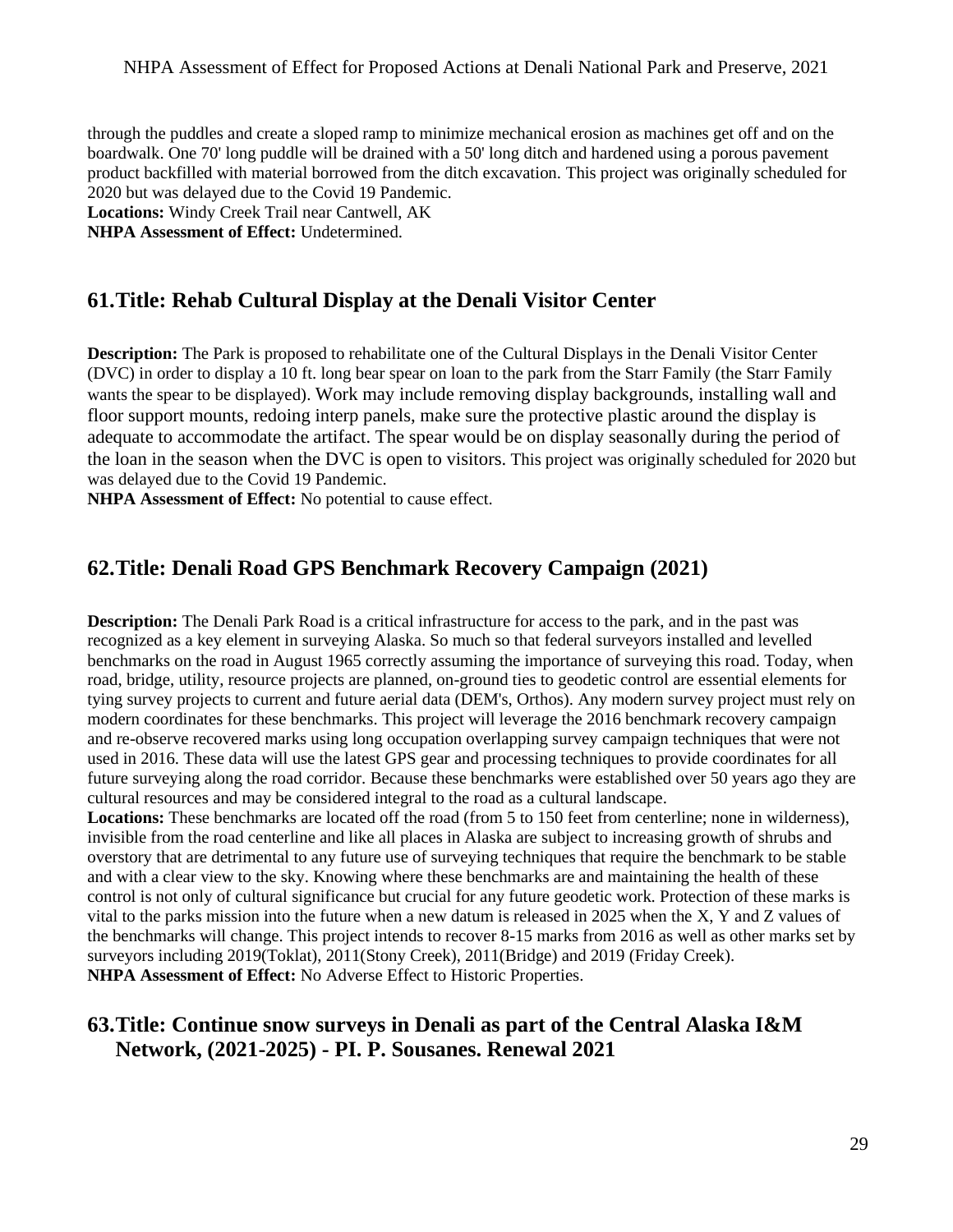**Description:** To efficiently obtain, manage, and disseminate high quality information on snow, water, climate, and hydrologic conditions. Snowpack information provides additional understanding of a large number of natural resource processes within the park including wildlife research such as population density, birth survival rates, herd movements, vegetation succession, as well as hydrologic information regarding surface water supply. This project started as part of Denali National Park and Preserve's Long Term Ecological Monitoring (LTEM) Program and has continued since 2002 as part of the Central Alaska Inventory and Monitoring Network (CAKN).The snow surveys involve two methods of data collection, one is a ground-based survey and the other is an aerial survey. These surveys are done as part of an interagency agreement with the USDA Natural Resources Conservation Service (NRCS).

 in the ground. There are four of these in/near the park at: park headquarters, Kantishna, Minchumina, and The ground-based survey is done at an established snow course, where there are five permanent markers installed Purkeypile Mine. The latter three are near remote airstrips. Three times per winter (Feb. 1, Mar. 1, and Apr. 1) a field crew will visit the sites and take snow measurements, including snow depth, density, and snow water equivalent, using a cylindrical snow tube. Access to the site requires a fixed-wing aircraft with skis or wheel/skis and then a short ski or snowshoe to the site.

 Purkeypile for those times when conditions prevent the plane from landing at the airstrip (aufeis, wind, daylight, etc.). These surveys are also done three times per winter often at the same time as the ground surveys. The snow survey window is the last three days of the month through the first two of the next month, i.e. the February 1 The aerial surveys require low level passes with a fixed-wing aircraft to read the snow depth at an established snow marker, which is a 10-12 foot pole with alternating red and black crossbars spaced one foot apart. There are six snow markers on the south side of the Alaska Range in Denali at Dunkle Hills, Tokositna Valley, Ramsdyke Creek, Dutch Hills, Nugget Bench, and Chelatna Lake. There are also aerial markers at Kantishna and survey window is January 29-Feb 2.

**Locations:** There are four existing snow courses on the north side of the Alaska Range and six aerial snow markers on the south side of the Alaska Range. These sites were established in the 1980s and 1990s and have been measured continuously for several decades.

**NHPA Assessment of Effect:** No Adverse Effect to Historic Properties.

# <span id="page-29-0"></span> **64.Title: Continue weather and climate monitoring in Denali NP&P as part of the Central Alaska I&M Network (2021-2030)**

**Description:** To continue the long-term climate monitoring efforts in Denali. Climate patterns are key to understanding ecosystem processes, yet the available analyses, trends, and models for Alaska are based on relatively few observations. One of the fundamental ways the Central Alaska Network is helping to assess climate change is by operating remote climate stations that continuously record temperature, precipitation, wind speed and direction, soil temperature, relative humidity, snow depth, and solar radiation, throughout the park. These climate stations are providing critical quantitative data for current and future research and management decisions. The objective of the climate monitoring program is to monitor and record weather conditions at representative locations in order to identify long and short-term trends, provide reliable climate data to other researchers, and to participate in larger scale climate monitoring and modeling efforts beyond park boundaries.

Summary of proposed field methods and activities:

 goal. It is important to maintain the stations so that they will continue to collect the data we need. An annual site There are six climate stations in the park that were installed in 2004 and 2005 with long-term monitoring as the visit to each station in the summer allows us to download the data, calibrate and swap out sensors, and troubleshoot any problems. Two sites are accessible along the park road (Toklat and Eielson Visitor Center),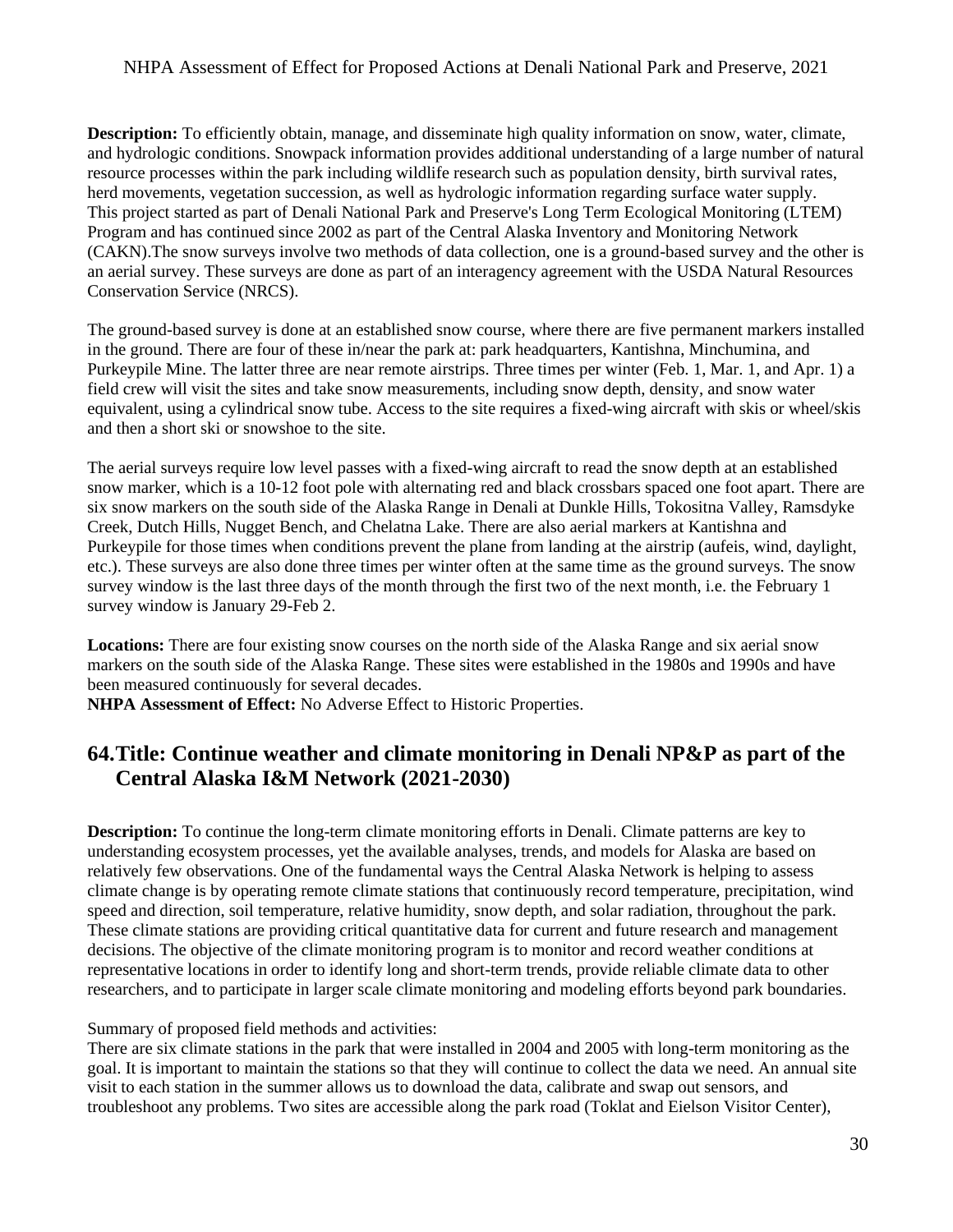Protocol and Standard Operating Procedures:Sousanes PJ. 2018. Climate monitoring protocol for the Central while the four additional sites are in more remote locations and require access by air (Stampede, Wigand, Ruth Glacier, and Dunkle Hills).Details related to the selection of the sites, the process for data collection, the station design, data processing, and data dissemination are documented in the Central Alaska Climate Monitoring Alaska Network: Denali National Park and Preserve, Wrangell-St. Elias National Park and Preserve, and Yukon-Charley Rivers National Preserve, Version 1.01. Natural Resource Report. NPS/CAKN/NRR—2018/1599. National Park Service. Fort Collins, Colorado. Available at:

[https://irma.nps.gov/DataStore/Reference/Profile/2251883.](https://irma.nps.gov/DataStore/Reference/Profile/2251883)

 Creek (in the Toklat basin just north of the wilderness boundary near the confluence of the Toklat and East Fork located above the Wonder Lake campground on the service road near the water tower. NWS COOP site: **Locations:** The six CAKN climate stations are located at Toklat, Eielson Visitor Center, Dunkle Hills (above the old mine site), Ruth Glacier (in the Tokosha Mountains above Ruth Glacier) Stampede Airstrip, and Wigand of the Toklat). The locations of the sites we maintain in cooperation with others are: Fire RAWS: McKinley River (near Hot Slough), Wonder Lake (at the WL Ranger Station), Denali Visitor Center RAWS near the park entrance., and Minchumina NRCS Snotel: Kanitshna (just north of the Denali Backcountry Lodge) and Tokositna Valley (at the confluence of Ramsdyke Crekek and the Tokositna River). NOAA CRN: Denali 27N McKinley Park at the kennels /park headquarters and at Eielson VC (co-located with CAKN station). Denali Mountain sites: At 7K and 14K camps on Denali.

**NHPA Assessment of Effect:** No Historic Properties Affected

## <span id="page-30-0"></span>**65.Title: CAKN Permafrost Monitoring in Denali National Park and Preserve (2021-2031)**

 Murie Flats to measure active layer thickness, soil surface elevation, and soil temperature. As part of the CAKN **Description:** The purpose of this proposal is to initiate long-term monitoring of the thermal and physical state of permafrost within DENA while also building on previous research campaigns. The CAKN permafrost monitoring program aims to focus on three main field sites:-Toklat Basin: active layer thickness and soil surface elevation were measured at six transects in the Toklat Basin in 2013 (Reitman and Schirokauer, 2013). These transects (or a portion thereof) will be repeated as part of this program.-Gosling Lake: permafrost degradation between burned and unburned areas near Gosling Lake has been studied through field campaigns in 2005 and 2019. This program will repeat active layer thickness measurements, elevation surveys, and download temperature dataloggers from the site. (See PEPC 87051 for previous compliance completed for work at this site)-DENA Park Road: It is proposed that two long-term monitoring grids be established at Wonder Lake and program, these sites will be remeasured every 3 years. Because this is long-term monitoring through the CAKN program, we would like to request a 10-year permit.

**Locations:** Six sites listed above

**NHPA Assessment of Effect:** No Historic Properties Affected.

# <span id="page-30-1"></span>**66.Title: Install A New NADP Collector at The Denali NP&P Air Quality Monitoring Site**

 National Atmospheric Deposition Program (NADP) precipitation collector was installed near the water network is currently replacing the old collectors with a new model at all 263 sites nationwide. In order to ensure **Description:** The Denali air quality monitoring station has been operating continuously since 1980, when a treatment/water reservoir building at park headquarters. The original collector is still operating, but the NADP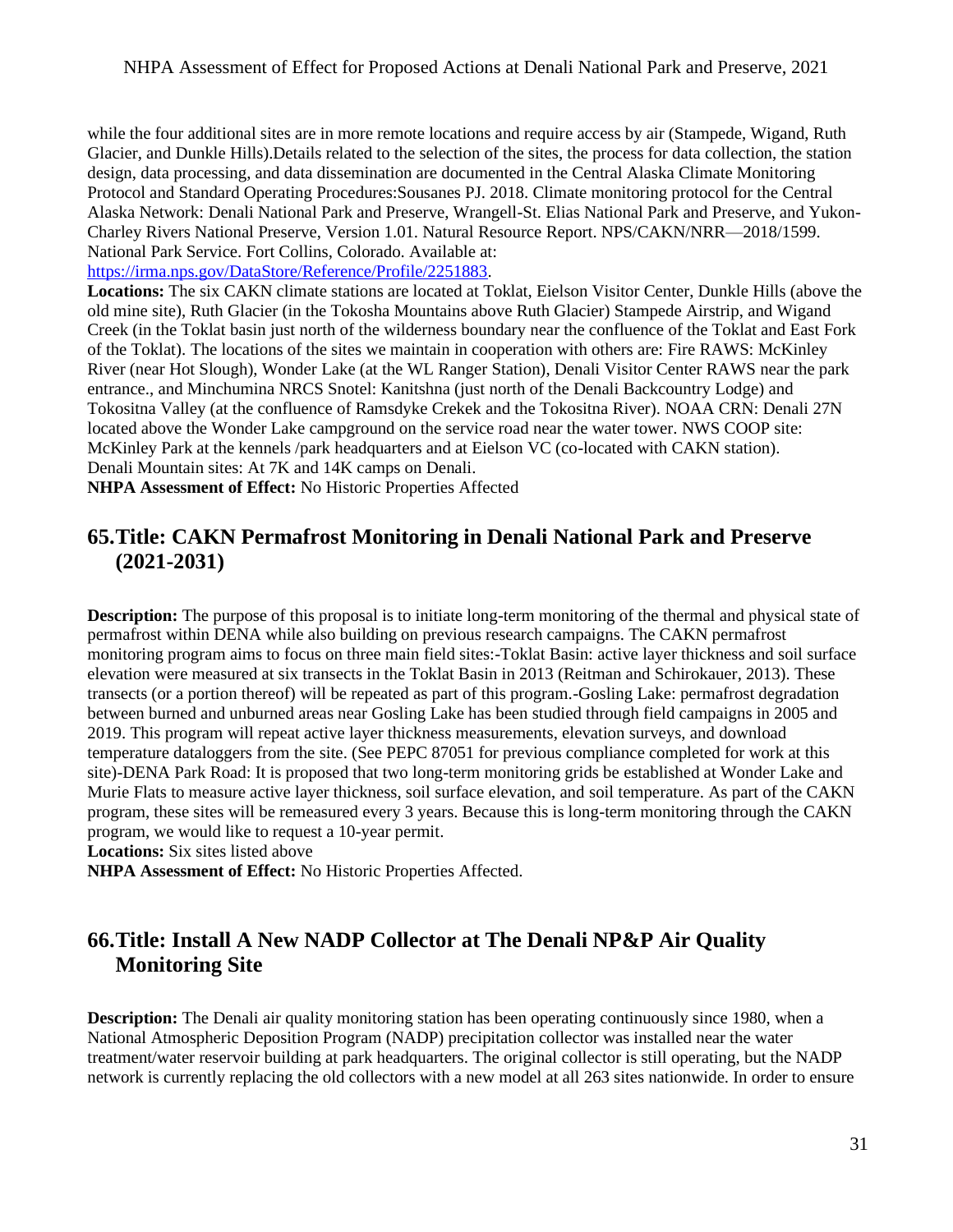data continuity, the old and new collectors should be co-located for one to five years, in close proximity without violating any of the network siting criteria.

Locations: Headquarters area of the Park

**NHPA Assessment of Effect:** No Adverse Effect to Historic Properties.

# <span id="page-31-0"></span>**67.Title: Spruce Beetle Population Monitoring (2021-2025)**

 **Description:** A spruce beetle outbreak in Southcentral Alaska has moved swiftly through the forests of the early September, at which point all traps, flagging, or any other trap-related items would be removed. region since its initial detection in 2016, impacting many aspects of life including infrastructure, safety, recreation, and tourism. Trapping within Denali National Park and Preserve would consist of one to three Lindgren funnel traps, which are a standard tool for bark beetle monitoring. Trap locations would be flagged for ease of collection. Traps would be installed around May 1 and preferably checked at 2-week intervals through

 Traps are baited with a spruce beetle lure and the collection cup at the bottom of the of the funnel set will either be filled with propylene glycol (wet trapping - preferred) or have a Vapor Tape II insecticide strip placed in it (dry trapping). If possible, the traps are placed approximately a tree length from the nearest host trees to avoid localized spillover attacks from beetles coming into the traps; these traps only draw in beetles in the general vicinity. All propylene glycol or pesticide strips used during the trapping will be removed from the field. Lures may or may not need replaced during the season (manufacturer-dependent). Collections will be stored in Ziplock bags in a freezer until they can be sorted and counted. Traps will be installed by AKDOF staff and maintained by AKDOF or Federal cooperators.

**Locations:** Front Country. Specific locations to be determined after consultation with Denali National Park and Preserve staff.

**NHPA Assessment of Effect:** No Adverse Effect to Historic Properties.

# <span id="page-31-1"></span>**68.Title: High-Altitude Cognition and Electroencephalography on Denali (2021)**

 participants from their own climbing team, to test wearable EEG recording equipment's functionality at altitude 2 (May-June 2022), researchers will recruit a group of volunteer participants who have registered to climb will be administered in well-established camps on the mountain, and during climbers' rest days to minimize **Description:** The purpose of this study is to further our understanding of how the human brain, particularly the cerebral cortex, functions in high-altitude environments, and how altitude-induced changes in cortical activity underlie cognitive and behavioral changes observed at high elevation in numerous research studies and in reported in myriad anecdotal accounts. In Phase 1 (May-June 2021), researchers will observe a limited sample of and in cold environments, computational needs for data recording and storage, and battery power and solar needs for future research (Phase 2). Participants' EEG brain waves will be measured with 1) eyes open and 2) eyes closed for 128 seconds in each condition, at various elevations while ascending and descending Denali. In Phase Denali. Participants will be given the above-described eyes open/eyes closed task, in addition to the Attention Network Task (ANT; Fan, McCandliss, Sommer, Raz, & Posner, 2002), which measures the separable alerting, orienting, and executive attentional systems of the human cognitive system via reaction times on a simple, wellnormed, computerized test which takes approximately 10 minutes to complete. For safety and comfort, testing disruption of their climbing schedules. EEG and other physiological measures, including heart rate and oxygen saturation will be recorded. All data collection will be conducted in accordance with protocols approved by the Institutional Review Board (IRB) at Westminster College and with local public health and safety protocols. **Locations:** Basecamp (7,200'), Camp 2 (11,000'), Camp 3 (Genet Basin, 14,200') on the West Buttress climbing route.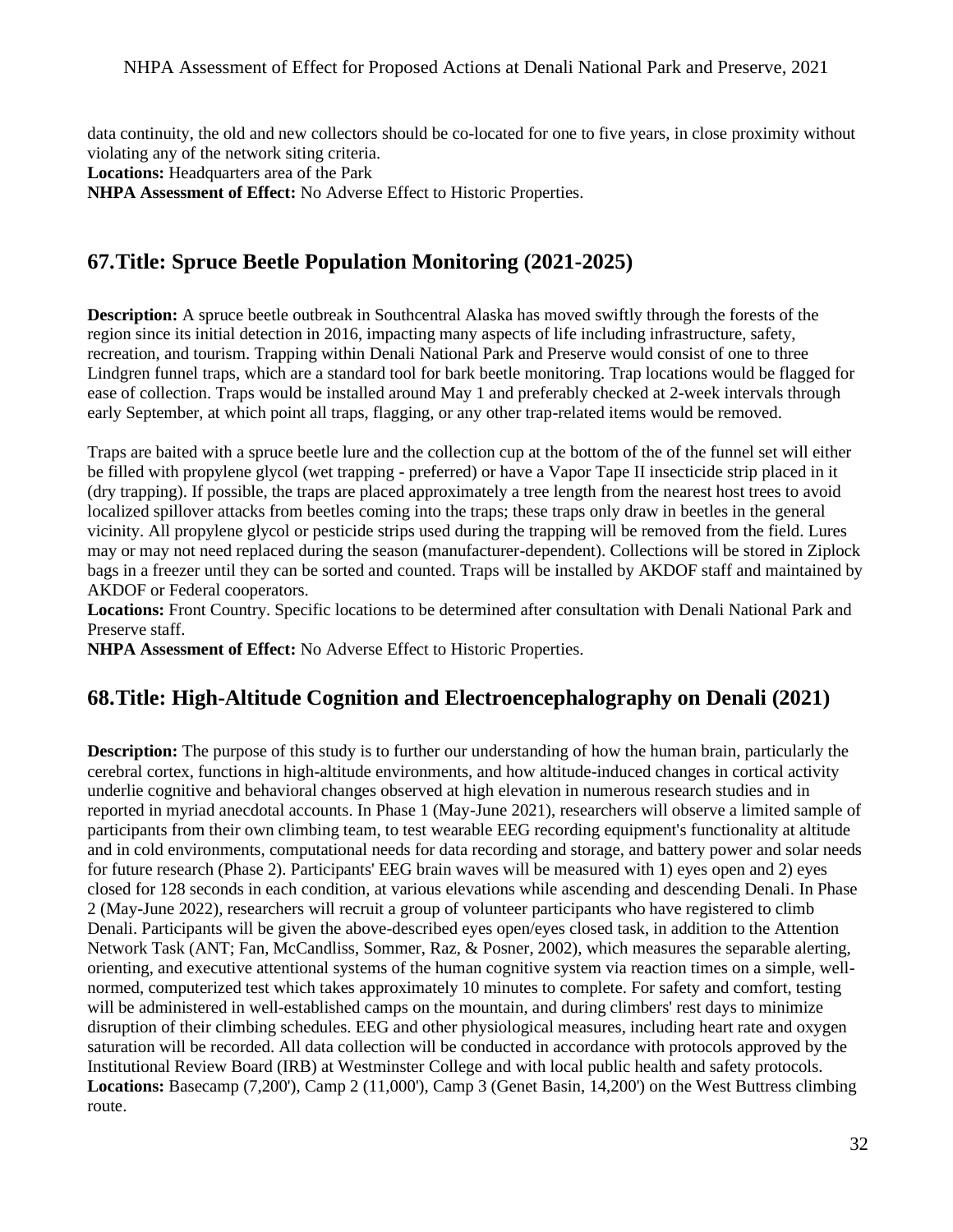**NHPA Assessment of Effect:** No Historic Properties Affected.

# <span id="page-32-0"></span>**69.Title: Replace Log Retaining Wall and Repair Turnpike on Roadside Trail**

 east of the c-camp turn off from the park road. Wall is failing due to the small diameter material and wood rot, place and covered with soil and vegetation allowed to grow, this will eventually become an earthen wall that treated logs to contain the material and to allow for cross drainage. Steel culverts will be removed. **Locations:** Roadside trail at the entrance are of the Park **Description:** The existing 300' retaining wall is failing and is in need of repair. The existing wall is a vertical wall built with a soldier pile design and due to its near vertical design the wall is leaning out and rotting, causing the edge of the tread to be weak and unstable. Retaining wall is to have dead-men every 8' or as needed. Existing wall will be removed and disposed of and all impacted area to be re-habilitated. Wall is located about  $1/2$  mile because of wood rot nails are failing to hold. The existing wall was built in 1987ish out of spruce logs, and soldier pile construction. We propose common log retaining wall built with heavy batter and allow logs to rot in should never need replaced. Repair ~150' of gravel turnpike with log bound turnpike. The existing turnpike is imported gravel with steel culverts. This work will bind the turnpike for the length of the walking surface with

**NHPA Assessment of Effect:** No Historic Properties Affected.

## <span id="page-32-1"></span>**70.Title: Document and Monitor The 2021 Muldrow Glacier Surge Event (2021- 2022)**

 located anywhere throughout the lower Muldrow (or Peters basin; see Muldrow Glacier Surge Study Area map) event, the exact locations cannot be determined until areas are closely examined from a helicopter; thus, field staff will make on site determinations on the locations of monitoring equipment. Most of these sites can only be safely accessed by helicopter due extreme crevassing and other terrain features. The only ground disturbance will be stakes (less than 2" in diameter) used to secure the monitoring equipment. The potential site for the sound monitoring station and the stream gauge can be accessed on foot once the Denali Park Road is open to **Description:** The Muldrow Glacier is surging. In order to further the scientific understanding of this very large surge-type glacier, document the event as a key, highly-dynamic feature within the Denali Wilderness, and share this event with current and future generations of park visitors (including virtual visitors), park staff will temporarily deploy on-the-ground monitoring equipment on or near the glacier including: 1) 2-6 time lapse cameras, 2) 2 survey grade GPS units, 3) a sound monitoring station, and 4) a stream gauge. Equipment could be that offers the best opportunity to safely capture measurements of the surge. Due to the dynamic nature of this administrative traffic. The on-the-ground equipment would be removed by September 30 2021 but could be redeployed in spring 2022 if the surge event reoccurs. In addition to the ground-based data collection campaign, several airborne imaging (structure from motion) missions are planned along with a satellite (DigitalGlobe) tasked to capture images of the Alaska Range in Denali.

**Locations:** Muldrow and Peters Glacier

**NHPA Assessment of Effect:** No Historic Properties Affected.

<span id="page-32-2"></span>**71. Title: NSF EAGER: Collaborative Research: Mantle Fluid Contribution to Springs Along the Denali Fault System: Constraints on The Crustal Scale Nature of The Main Strand and Splays**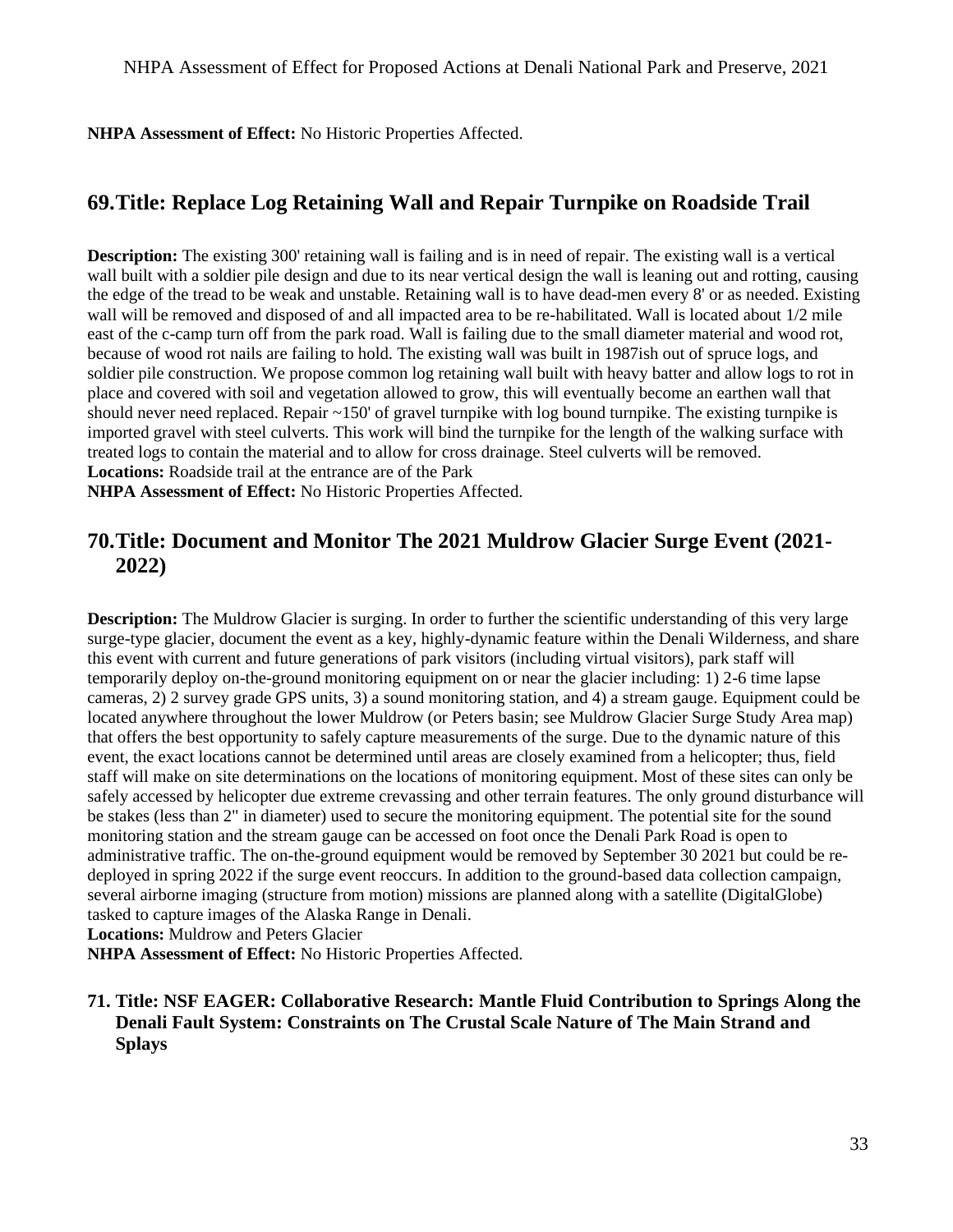unknowns about the nature of this fault zone at depth. For this study we will target at least 10 fault-related and/or travertine-depositing springs associated with the Denali Fault system. One of these springs is located near Windy **Description:** The overarching purpose of this study is to use the water composition and helium isotope geochemistry of cool and warm springs located along the Denali Fault system (DFS) to address fundamental Creek within the Denali National Park and Preserve. This spring will be accessed by foot. Field work will take less than one day so there will be no camping. Springs will be sampled at their source for major and trace element chemistry, carbon stable isotope ratios of dissolved and free gas, H and O stable isotope ratios in water, and helium isotope (3He/4He) ratios.

**Locations:** Spring near Windy Creek, Cantwell, just 1/2 within park boundary.

**NHPA Assessment of Effect:** No Adverse Effect to Historic Properties.

# <span id="page-33-0"></span>**72.Title: Minor Repair and Routine Maintenance to Stony and Sanctuary Bridges**

**Description:** Stony Creek Bridge work includes: 1. Replacement in kind of concrete bridge decking. Concrete bridge joint repair and reconstruction includes applying a bonding coat of an epoxy resin adhesive to the surfaces of the sound existing concrete immediately before placing new elastomeric concrete. 2. Expanding the scuppers (deck drains) by one foot. Scuppers will be painted to match the bridge. See image attached. 3. Adding Class 2 riprap to the southeast abutment. Riprap will be provided by NPS and come from the Toklat. Sanctuary River Bridge work includes repairing concrete bridge joints similar to Stony Creek and painting steel bridge rails. See drawing attached.

**Locations:** Stony and Sanctuary Bridges on the Park Road

**NHPA Assessment of Effect:** No Adverse Effect to Historic Properties.

# <span id="page-33-1"></span>**73.Title: Toklat #1 Riprap and Sheet Pile Extension - Toklat Bridge Repair**

 project has evolved over several years. The east end abutment of the bridge currently has sheet piling from the original construction in the 1980's. This will remain in place, and 266 additional feet will be added on the south will not be galvanized, so weathering will occur within a season to match existing sheet pile. Additionally, class 5 riprap will be place along the entire length of the sheet pile. The riprap will be placed at an angle that matches a vibratory piledriver over the course of 10 days. A visual showing the impact to the soundscape is attached. **Description:** Toklat #1 Bridge has the need for attention due to abutment erosion on the western side. This side of the bridge. Sheet pile will be driven 20' deep and be exposed 6-8' feet to match the existing sheet pile. It the existing slope of the causeway. The combination of sheet pile and riprap will protect the bridge and causeway while further discussion over the future of the Toklat bridges and causeway continue. The removal of the causeway and bridges at Toklat will be a mega project with long timeline and therefore we need to ensure the current infrastructure continues to function in the foreseeable future. Installation of sheet pile will include use of Heavy equipment will need to access the river bar to create a temporary berm, complete pile driving, and place rip rap. Project is expected to occur between May and September of 2021.

**Locations:** Toklat River Bridge

**NHPA Assessment of Effect:** No Adverse Effect to Historic Properties.

# <span id="page-33-2"></span>**74.Title: FY21 Process Toklat River Scrape Material**

 **Description:** This project will provide processed mineral materials for planned repair projects and maintenance on the Denali Park Road. Contract processing of gravel will take place at the Toklat pit and result in making up to 22,200 cubic yards of road repair and maintenance material available. Material produced from government